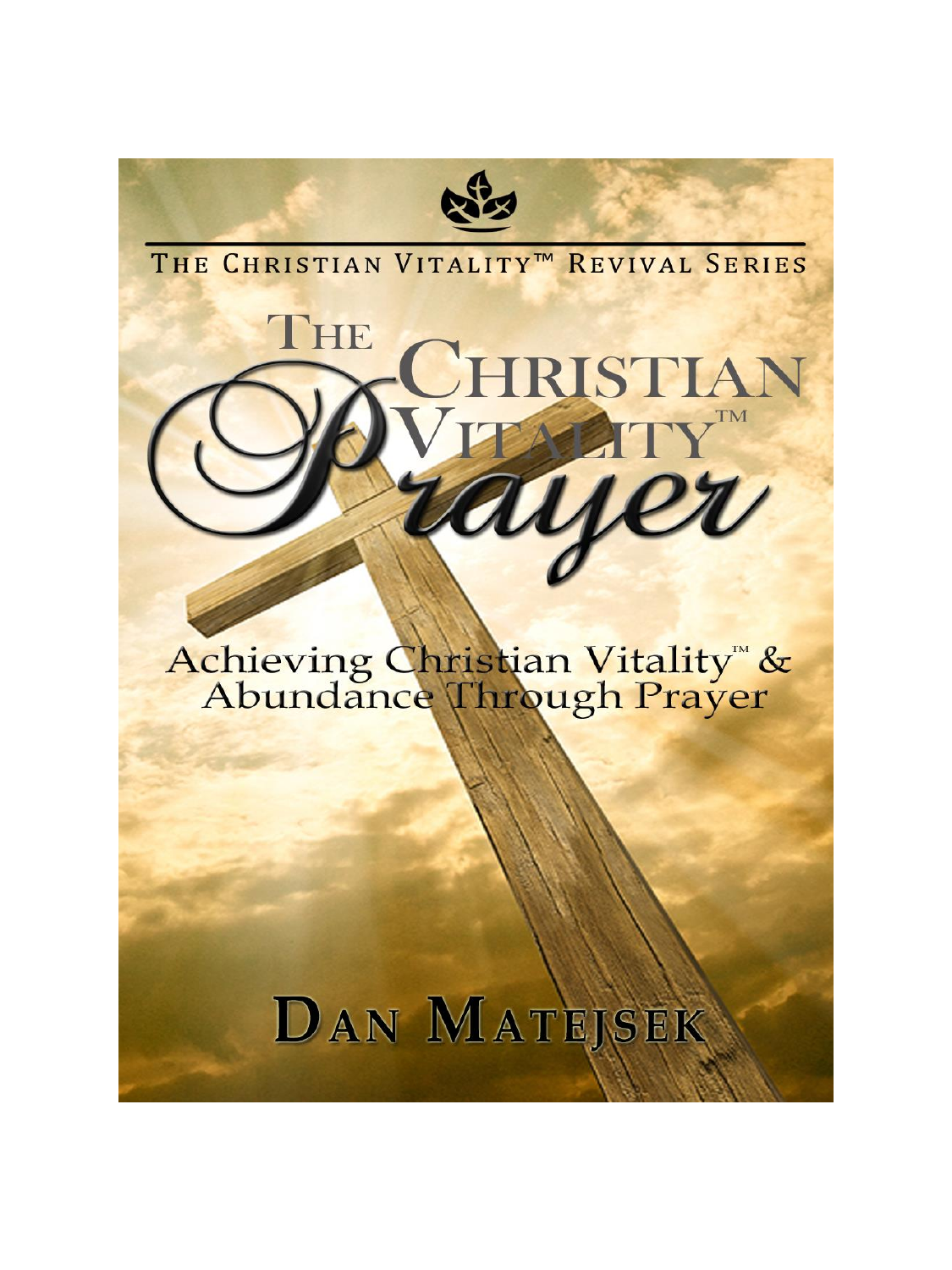# CHRISTIAN VITALITY™ PRAYER

### *ACHIEVING CHRISTIAN VITALITY™& ABUNDANCE THROUGH PRAYER*

By

*DAN MATEJSEK*

Copyright © 2014 Christian Vitality LLC

All rights reserved worldwide. Permission is granted for quotations in all manner of religious assembly.

Scripture taken from the English Standard Version®, The Voice® and The Message®. Copyright © The Zondervan Corporation, L.L.C. Used by permission. All rights reserved.

Christian Vitality™ is a trademark of Christian Vitality LLC. All rights reserved.

[ChristianVitality.com/prayer](http://christianvitality.com/prayer)

[facebook.com/ChristianVitalityPrayerBook](http://www.facebook.com/ChristianVitalityPrayerBook)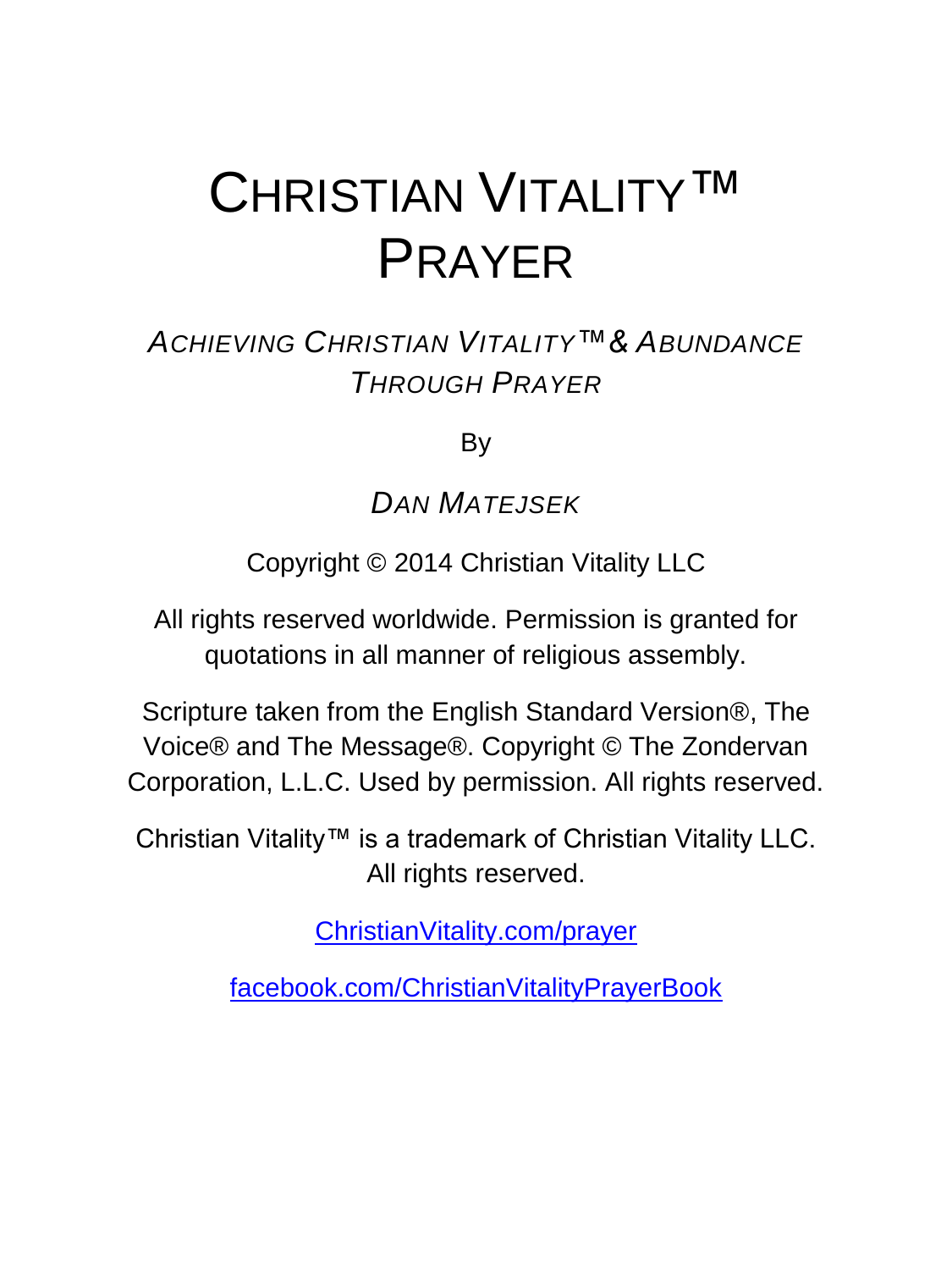### <span id="page-2-0"></span>**DEDICATION**

To God: Thank you for being my best friend in good and bad times. Thank you for entrusting me with the stewardship of these revelations of wisdom that you've given me in prayer and your living word. May my work be worthy of your "Job well done, good and faithful servant" at the end of my life.

To Readers: May the Lord Jesus use the Christian Vitality™ Prayer to awaken and instill a dream so BIG for your life that only He can make it come true. May He also bless you richly and abundantly on your journey to fulfill God's perfect will for YOUR life. In Jesus' Name, AMEN!

To Diana: For being my best friend in everything, in pursuit of a Christ-centered Life and for your constant encouragement and support.

To Rachel, Jonathan, Ellie, Leo, and Grace: May my work for the Lord make you proud some day, but more importantly may it lead you closer in your own relationship with Jesus Christ.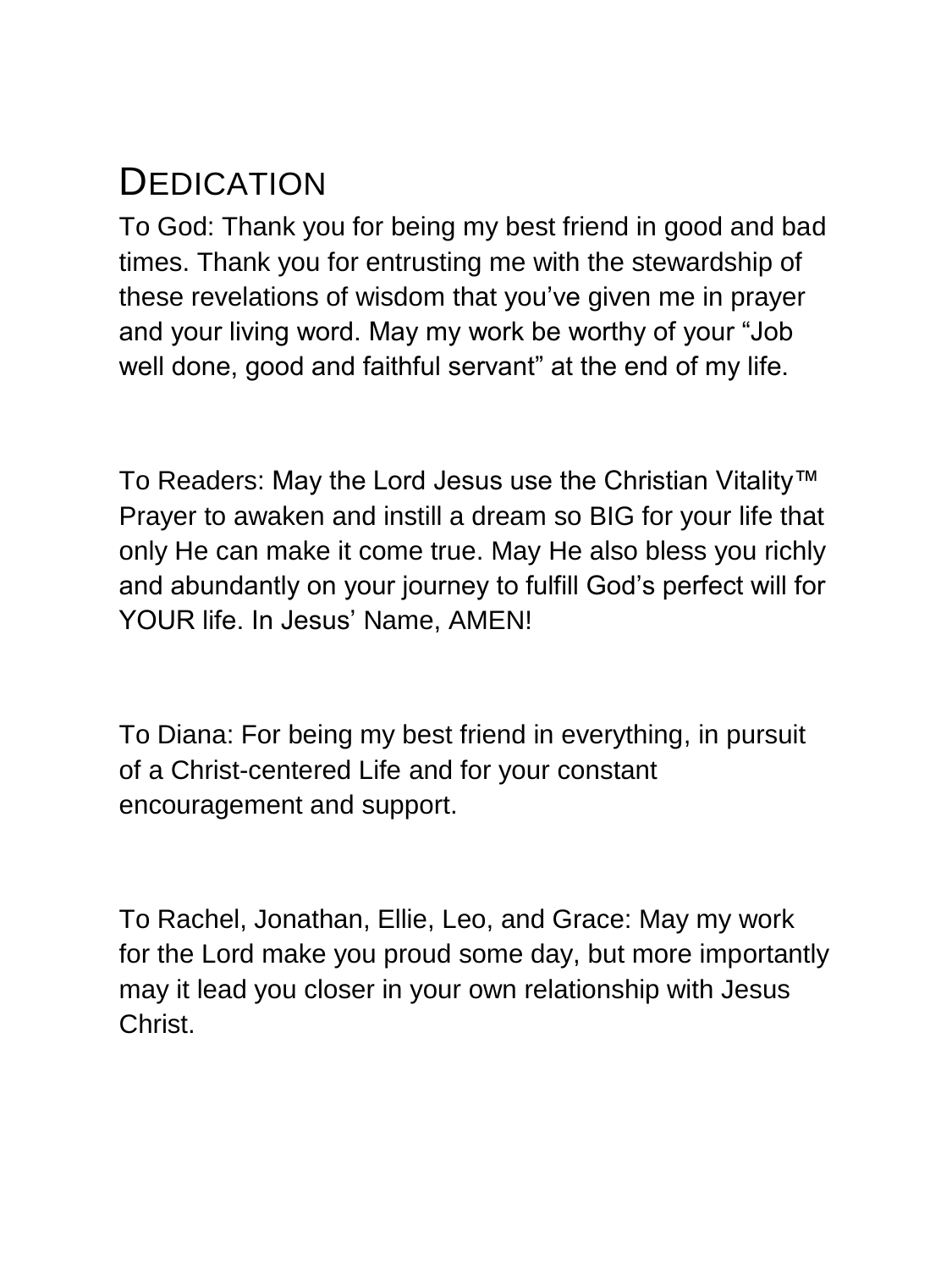### <span id="page-3-0"></span>PREFACE

Dear Sister/Brother,

Thank you for investing in yourself and purchasing this book/program. If it were up to me, I would have given it to you for free as I believe I am simply a steward of the revelations of wisdom that God gave me to assemble this for you. Unfortunately, getting the word out costs lots of money these days. I have to charge for this book/program quite simply so I can afford to get it in front of more believers. Just know that your money is going towards introducing this little miracle to another believer down the line. Along those lines, if after completing this book/program you find it would be a blessing to a family member or loved one, I would be honored if you would introduce it to them or maybe even buy them a gift copy. Together we can start a revival in the body of believers that will help us achieve the great commission in a bigger and better way. The greatest compliment any author can get from a reader is a referral after all. Thank you in advance.

My goal for this training is that it is received as something beautifully inspiring. That you will not only go through this training and get warm fuzzies and an uplift in your prayer life (and life overall) for the moment, but that you will take action on this material today and integrate it into your life long term. **My goal is to help YOU produce a life change in and for**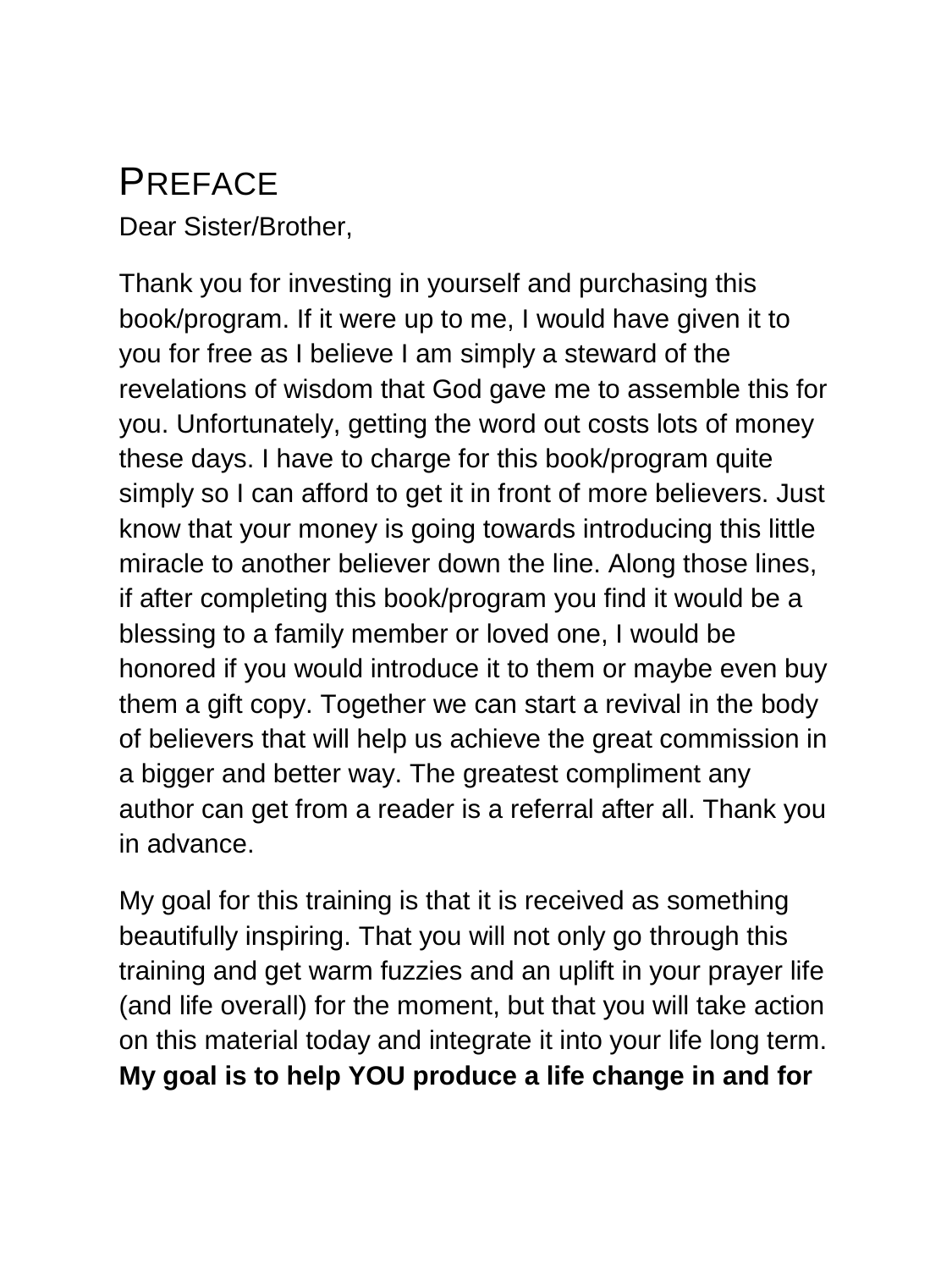#### **you—one that would allow you to increase your level of maturity in Christ and increase your level of Christian Vitality™ & Abundance. A Revival.**

I believe God's greatest expression of his love to humanity is allowing us a free will. A free will to choose: to choose Him, to choose to have an abundant life or a life of lack, to choose his plan for our lives or the plan of the enemy, and to choose to follow the teachings of Jesus Christ or follow the ways of the world. Thank you for exercising your free will in your purchase, but more importantly, please do so and take action on what this book reveals to you. I sincerely know that if you do, you will bring about a revival in your life—your Spiritual life, your Soul, and your Body.

Please join me in applying this prayer to your life today. Don't file it away to be forgotten. You are worth it. After all, **God made You, Christ saved you, and that, my sister or brother, makes YOU a believer of TREMENDOUS worth.** You are a Vital Christian to God's Mission and Purposes on earth.

When you use and affirm the Christian Vitality™ Prayer, it will start to change your thoughts, your thoughts will then start to change your beliefs, your beliefs will start to change your expectations, your expectations will then change your actions, and your actions then will change your outcomes. Everything in your life will start to align with God's will for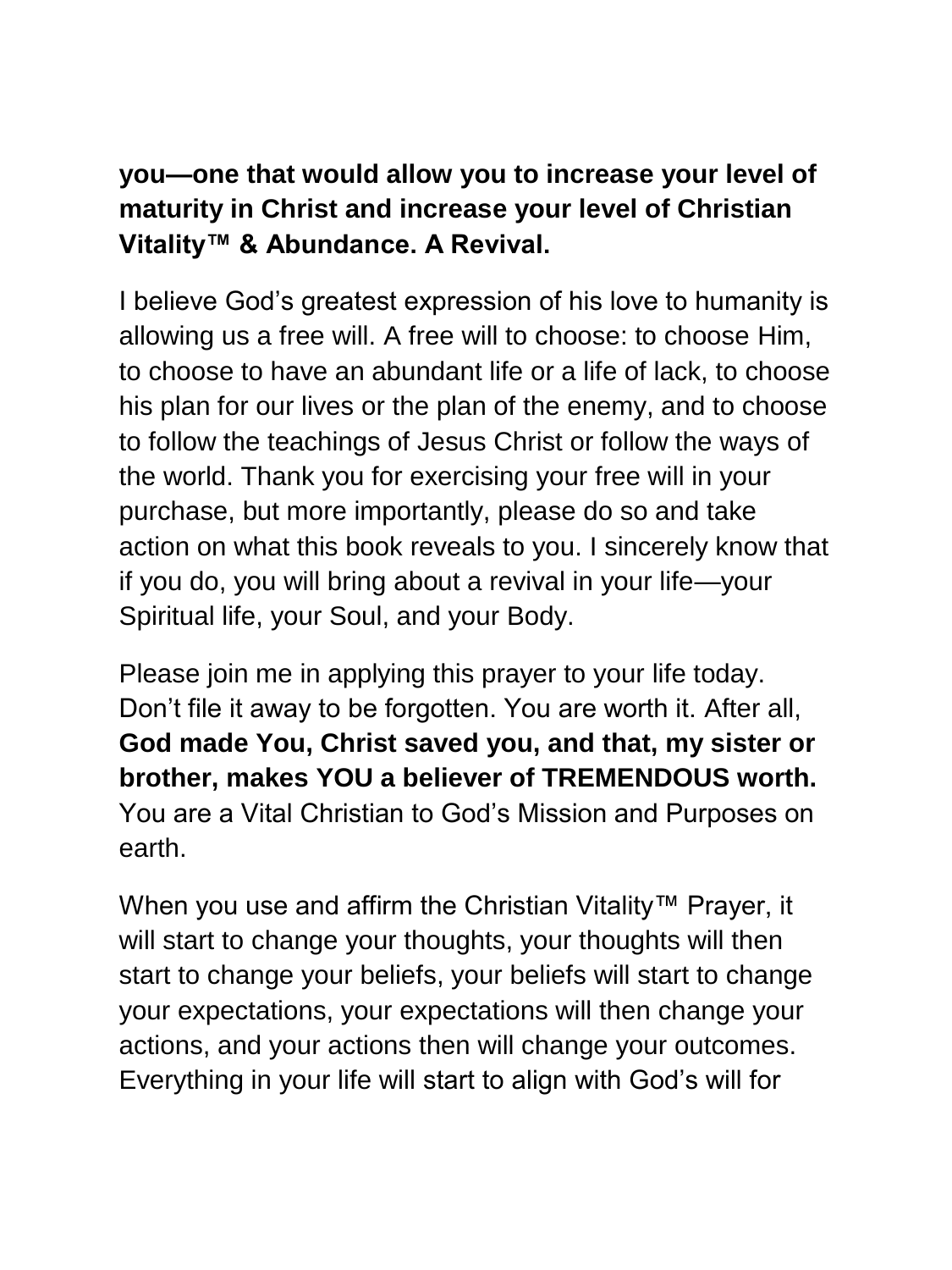your life, and I believe you'll experience a revival in all areas of your life.

Romans 8:28 (ESV) says "And we know that for those who love God all things work together for good, for those who are called according to His purpose."

I am going to boldly proclaim that God is calling you to a greater purpose in your life—one that requires you to make changes in how you approach your spiritual, physical, and mental health.

Christian Vitality™ is not a destination. It is a journey, and when you achieve it, your adventure finally begins. You then become the hero who has achieved this great transformation and are then sent off into the world on your own individual mission to help bring along other believers to the promise of being a Vital Christian and fulfilling God's mission in your life—one who lives their life on purpose at a capacity of service that was never before possible for them.

May the Lord Jesus use the Christian Vitality™ Prayer to awaken and instill a dream so BIG for your life that only He can make it come true. May he also bless you richly and abundantly on your journey to fulfill God's perfect will for YOUR life. In Jesus' Name, AMEN!

Sincerely and Faithfully Yours,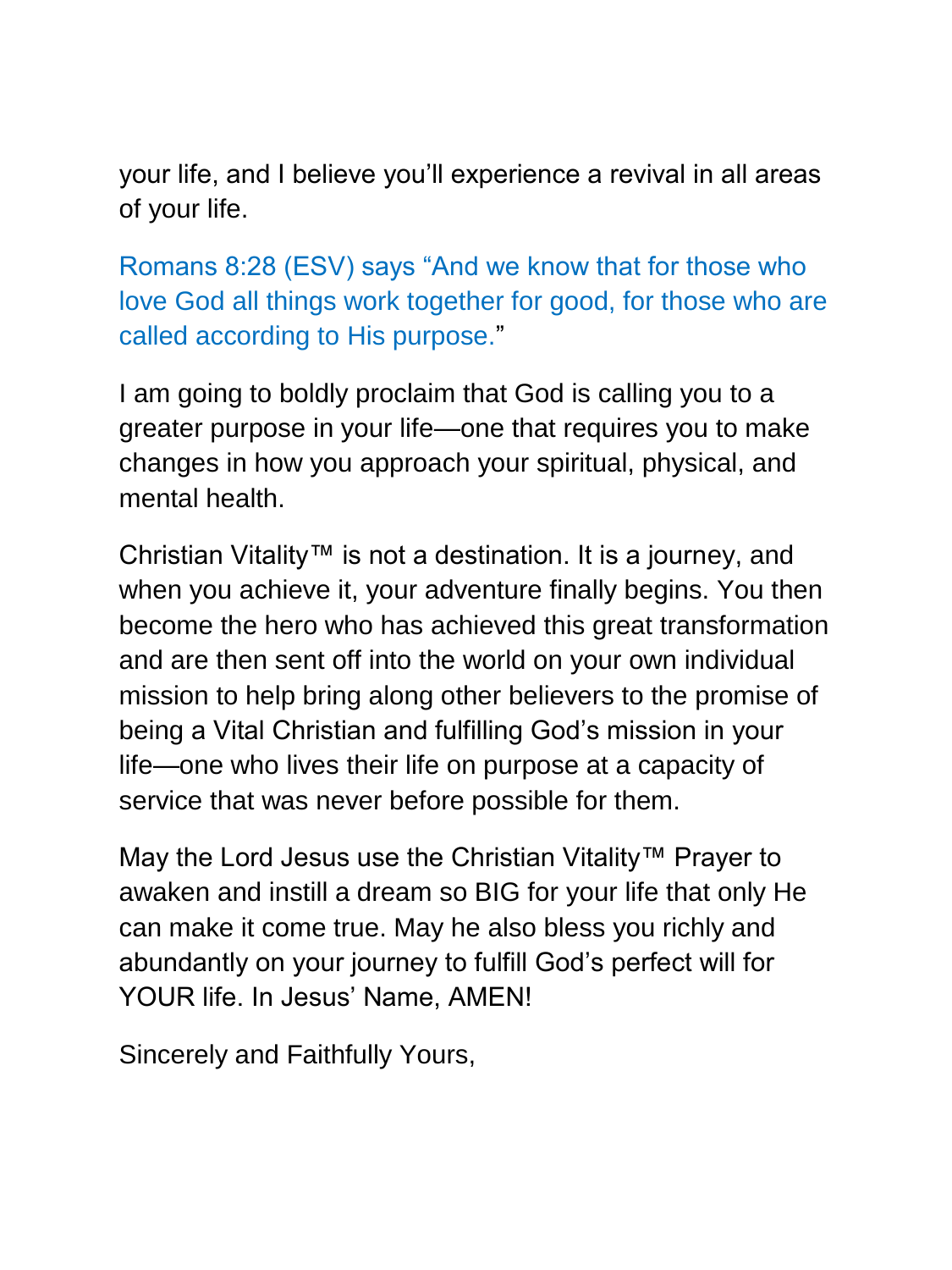Postor Can Matizel

#### Pastor Dan Matejsek, AE, BS, EIT, CPT, CSNC

(pronounced ma-tay-sek)

Ordained Christian Minister (License #689912412)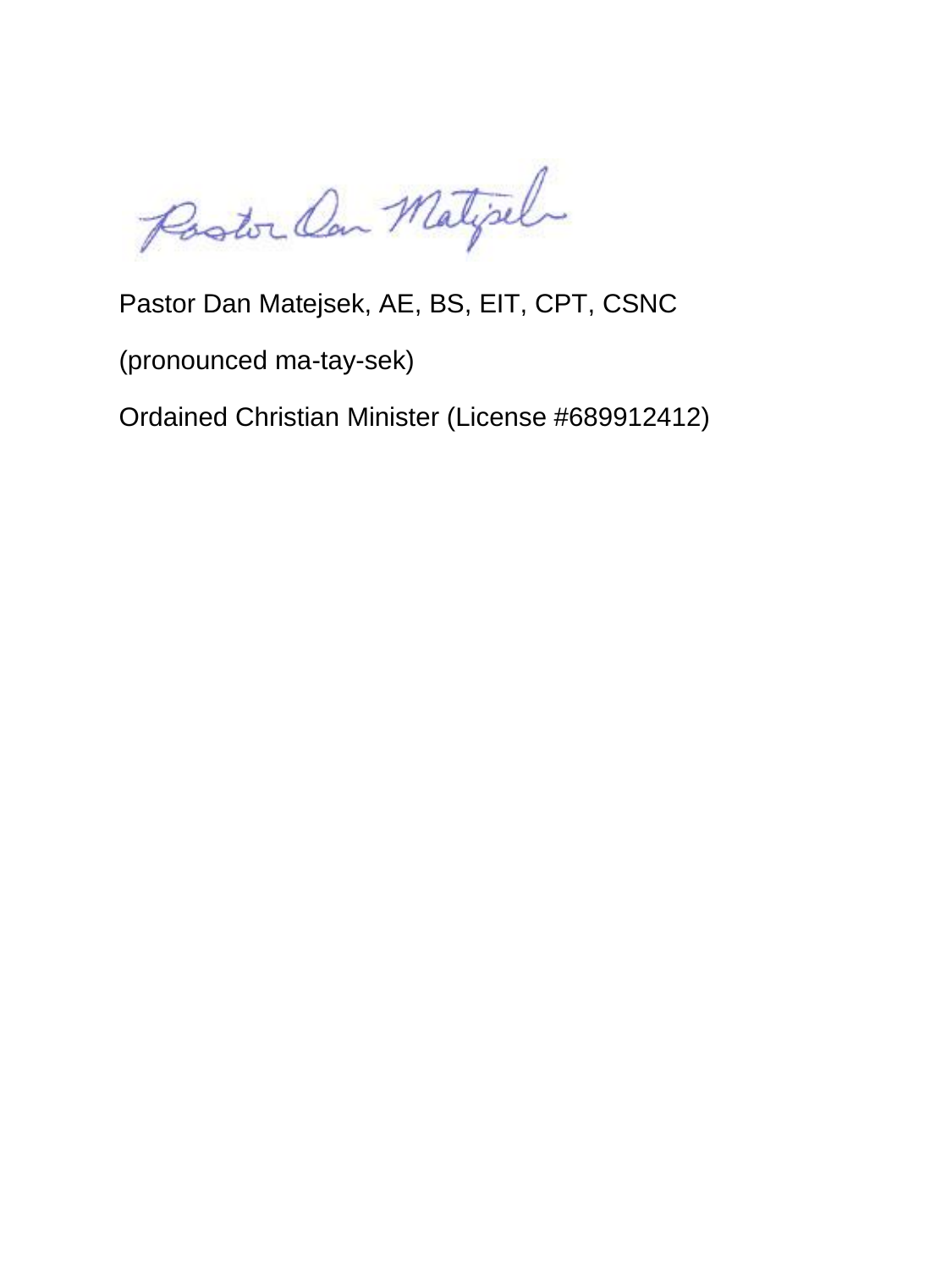### <span id="page-7-0"></span>TABLE OF CONTENTS

**[Dedication](#page-2-0)** 

[Preface](#page-3-0)

[Table of Contents](#page-7-0)

[Chapter 1. Encounter God Every Day!](#page-8-0)

[Chapter 2. The Need for Prayer](#page-16-0)

Chapter 3. Christian Vitality™ Defined

Chapter 4. Answering Some Possible Objections to Using the Christian Vitality™ Prayer

Chapter 5. The Christian Vitality™ Prayer

Chapter 6.How to Stop Worrying the Christian Way

Chapter 7.Start YOUR Prayer Powered Revival Today

[About The Author](#page-28-0)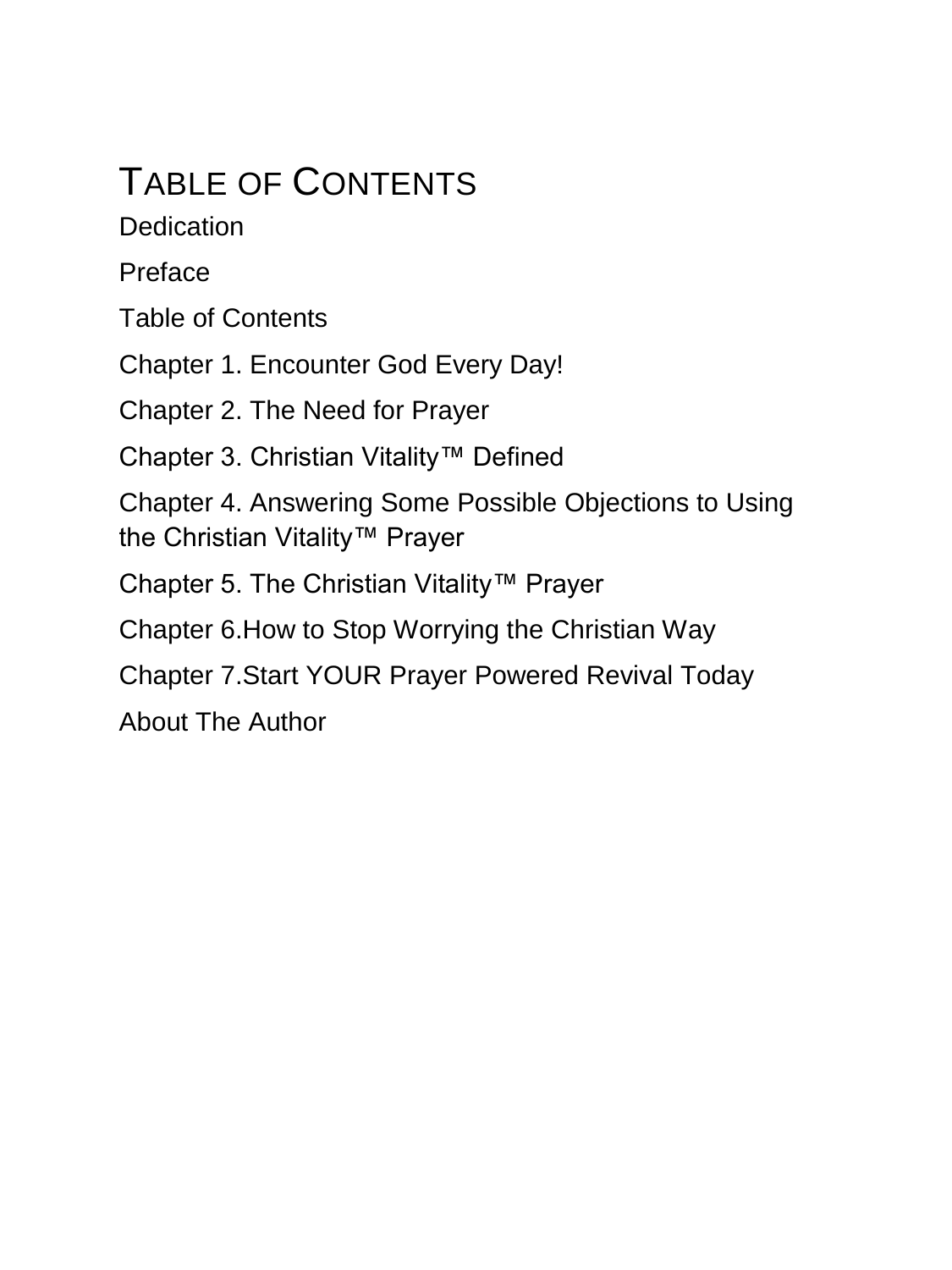## <span id="page-8-0"></span>CHAPTER 1. ENCOUNTER GOD EVERY **DAY!**

The Christian Vitality™ Prayer has absolutely changed my life on all levels. To give you a glimpse of my prayer and my vision for how it will impact you personally, I'll share with you a personal experience of what it has done for me in my life. In doing so, I pray that it instills a desire in you that is sufficient to motivate you to take action on what you'll learn in this book. I want the result to be for you to say, "I want that in my life too, Lord." I'll also share another affirmation/prayer that I use in addition to the Christian Vitality™ Prayer. You'll also learn a simple trick that Harvard research scientists have proved will benefit you in your prayer and worship life. So the story begins….

I started off my day much like any other by hopping straight out of bed half asleep with the temptation of my pillow calling my name. "Yell a loud No" James tells me (James 4:7 MSG) so, I ignore the calling of my comfortable little friend. "God's going to do some cool things today…gotta get to it," I told myself as I walked away from my bed.

I paused for a moment with outstretched arms up to heaven (I stand as if being held up in a bank heist). I call this the Power Pose. I'll talk in more detail about the science behind why this has a huge impact on our bodies physically in the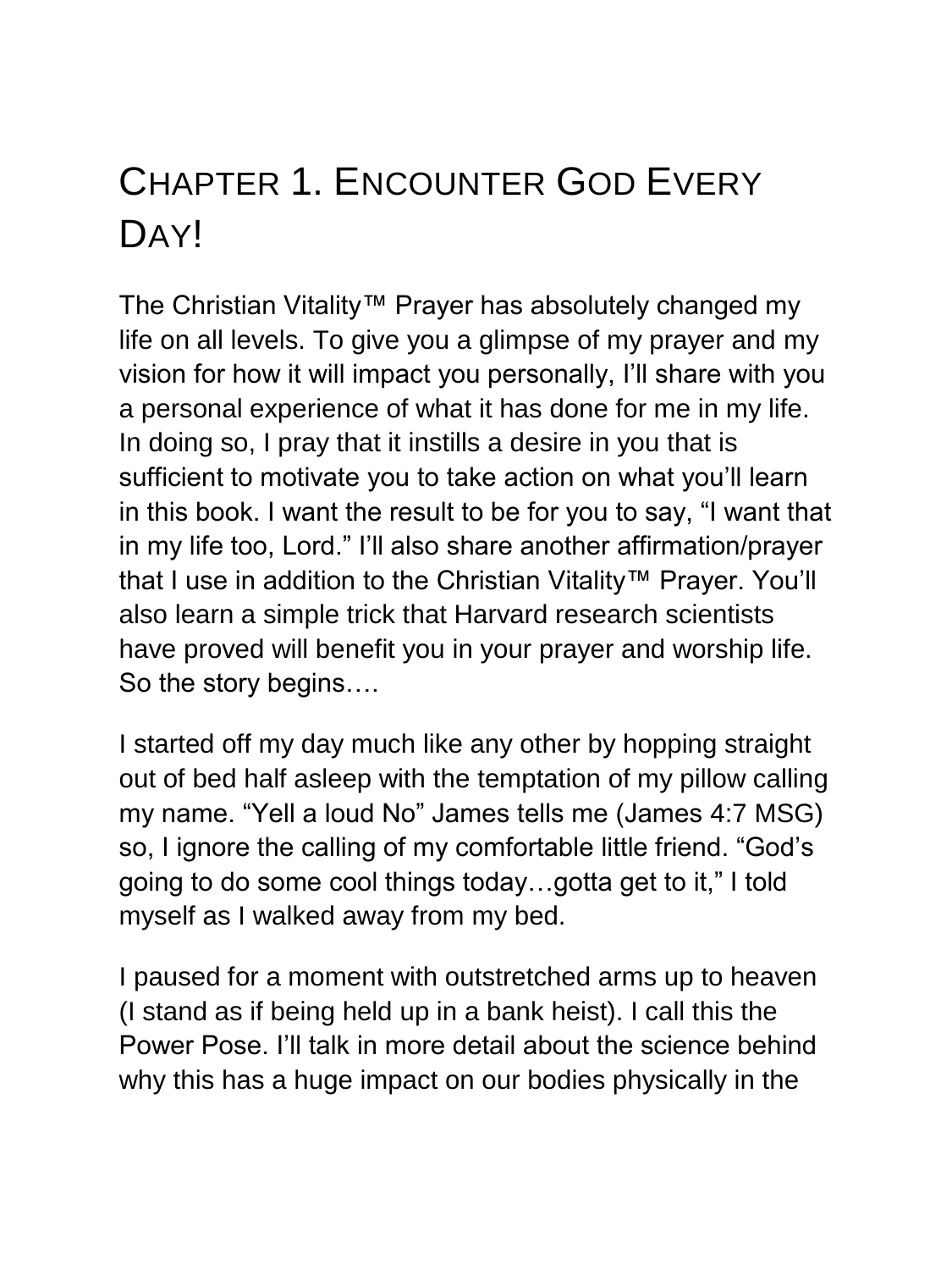future. The short version is that Harvard doctors have proven that if you stand feet shoulder width apart, hands outstretched, and reach for the sky—then hold that for an extended amount of time (like 2+ minutes)—it will actually change your body's chemistry. The hormones that produce the feelings of **power, confidence, and certainty** will go up in your body. I do this throughout the day when I feel fatigued and tired, and it works like a charm. Is it coincidental that the Bible suggests that we lift up our hands to heaven? I don't think so. Now science proves that it is good for us. Go figure. Yet another ancient biblical principal proven by science to be good for us.

With eyes closed and an open heart, I say the Christian Vitality™ Prayer (this is only a portion of it, the rest of the prayer is in Chapter 5): Oh God, Creator and Sustainer of the whole Universe, YOU are MY loving Father and interested in every detail of my life. You only have GOOD for ME and desire to give me healing, wholeness, and forgiveness. Everything over which You've given ME authority I place at YOUR feet.

I then rattle off all the things that may tempt me to worry on any given day. They are all HIS now to worry about and take care of, releasing me of the responsibility. There's an immense amount of freedom to be had here.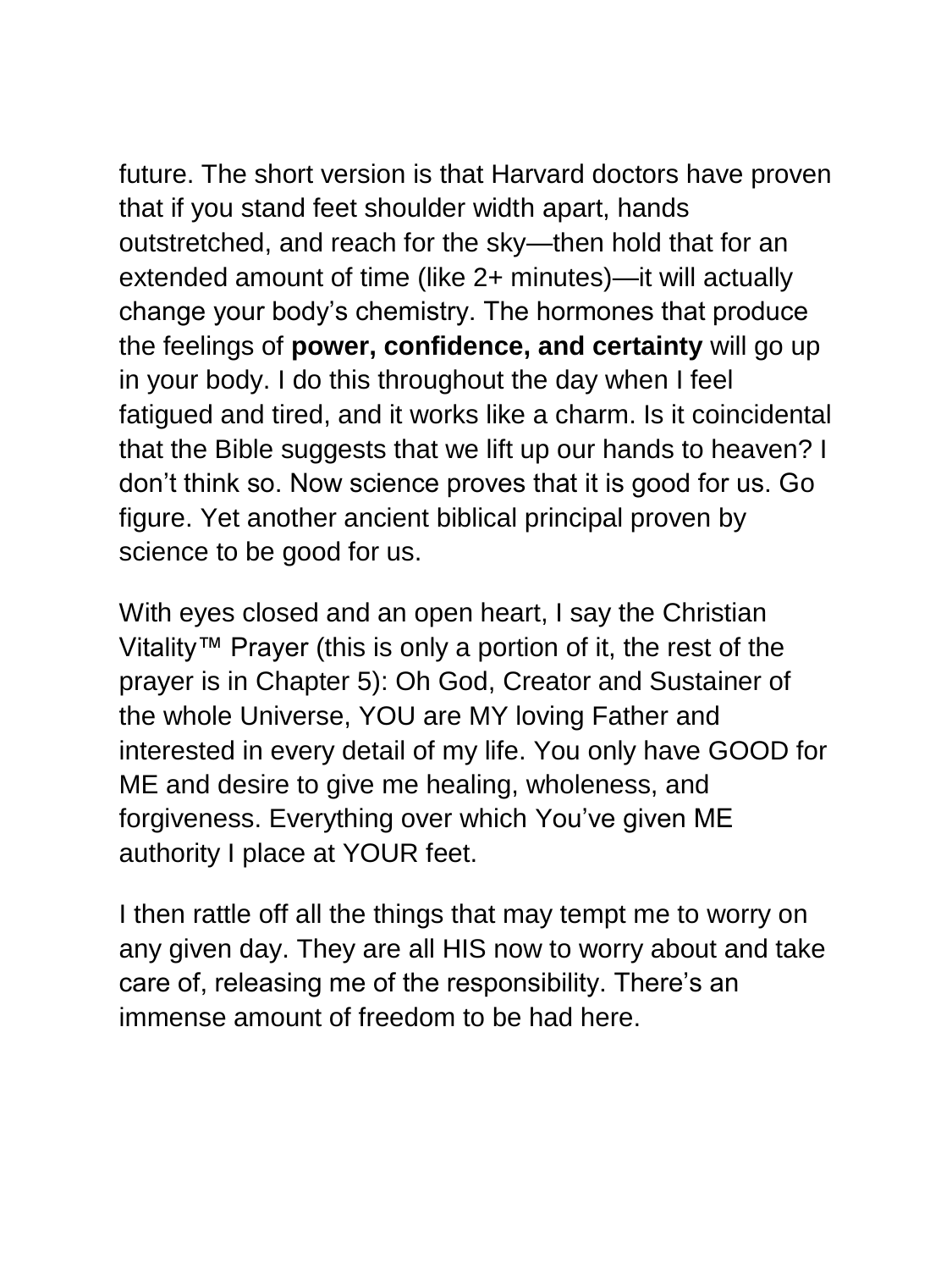Diana and I are the stewards of five beautiful little people whom we love very much, which comes with the responsibility of making sure they have breakfast and lunch for the day. This being a school day, that was my mission at the moment.

So, careful not to stumble while walking with only one eye open, I made my way down the stairs to the kitchen to get breakfast and school lunches ready.

I've been at this place spiritually, mentally, and physically where I feel I am closer to God than I have ever been. The Christian Vitality™ Prayer combined with the Power Pose and another affirmation are what I give credit to for this phenomenal life experience.

Not out of a religious habit or in a manipulative way, I was verbalizing this to God, myself, and the kitchen cabinets:

"Thank you, God, for this place you brought me to. I don't want this feeling to ever end."

I've been feeling a sense of synchronicity (like God is laying out every step of the day to work for my good, not in a selfish I want this or I want that way), where I take one step and another; sometimes the step I am taking doesn't make sense, but by the end of the day or the end of the week, it seems they were all well laid out plans for his purposes in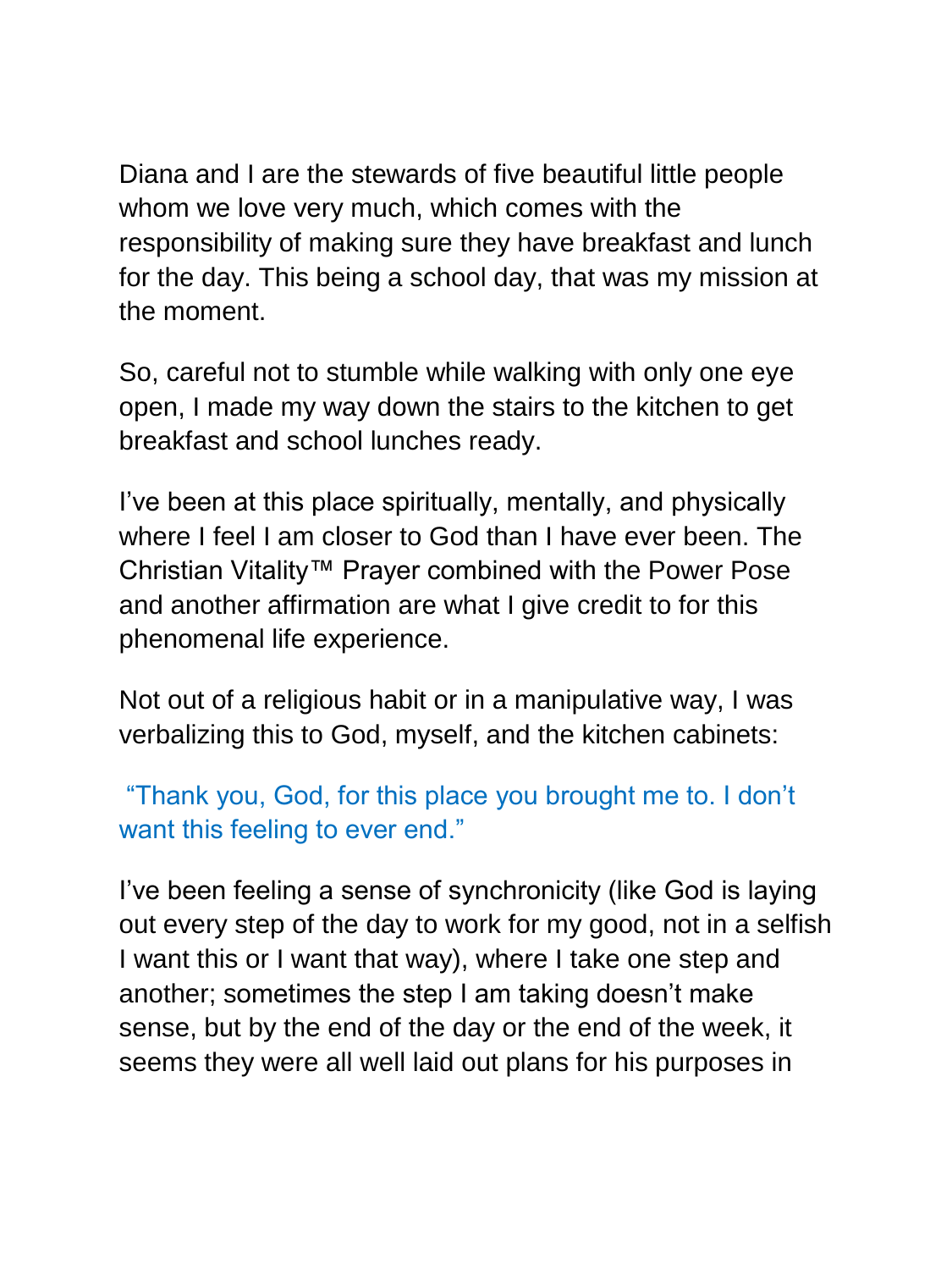my life to prevail. It's like every detail of my life is part His plan and on purpose.

There's a song inspired by scripture that describes God being a lamp unto my feet. Well, what most people don't know is that in ancient times, they actually wore little lamps around their feet at night that would light each step they took. Unlike today's flood lamps, those lamps of ancient times forced them to take one step at a time. This synchronicity is like that. I just take what I feel are Spirit-led steps (fully surrendered to God's will in the moment), and God takes care of the rest. I focus solely in that moment…in the now…in the present moment. This is exactly what I'll teach you here in this book.

Back to the moment in the kitchen now…so I had just finished telling God thank you for the place I was in. Then I felt a feeling of calmness, oneness, and then awareness when these words came out of my mouth:

#### "God, I appreciate you! [PAUSE] I'm proud of you!"

I started to tear up and was overcome by that feeling of happiness that you experience when you're at a great movie that has a happy ending. I realized that was the first time I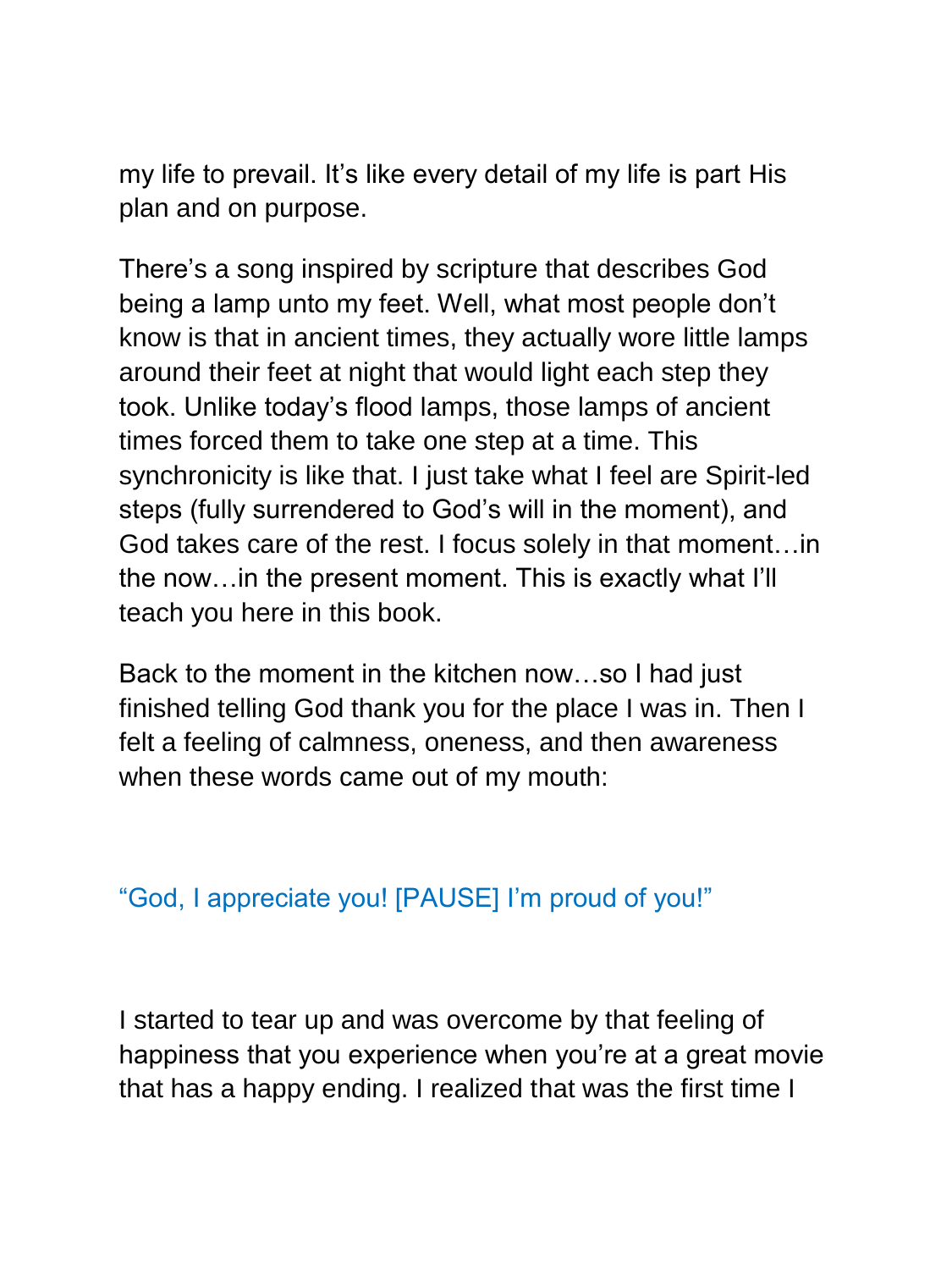had said those exact words. What you don't know, which brings even more meaning to me personally, is that four days before I had that exact same moment with my oldest daughter, Rachel (12 years old at that time).

We had one of those moments where I felt God was using me to speak truth into her life—words with deep meaning and hopefully long lasting effects on her life. At the end of that 45 minute talk she said:

#### "I'm proud of you, Dad. [PAUSE] I appreciate you!"

This was the first time she's ever told me that. Coincidentally, this morning was the first time I told God the Father essentially the same thing. I apologized to God and then told him, "Thank you, God, for revealing that to me today. I promise to share this epiphany with everyone you send my way and to do a better job of letting you know I'm proud of you and appreciate you."

Why not make every day a God appreciation day? Why don't we have a God appreciation day on the calendar…or a God appreciation week like the nurses, teachers, and office managers have? It likely won't ever happen on a national level; that would be just too darn silly to those not so well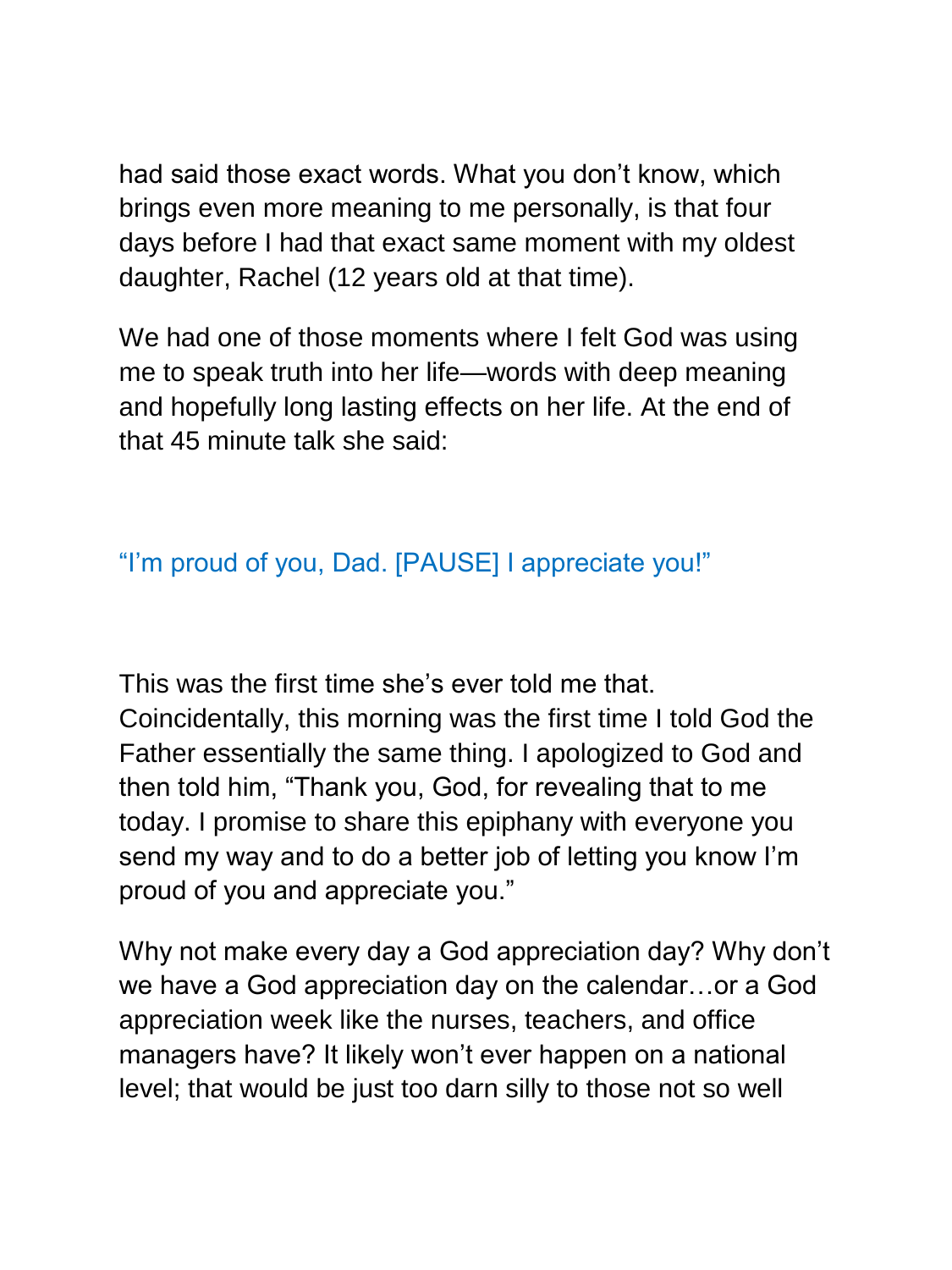enlightened ones. But for you and I, sister or brother, we can do it at a personal level every day. Please join me. Tell me by sending me an email about your encounter with God today: dan@christianvitality.com.

I believe at least part of the reason why I am at this place of awareness of God's presence is the fact that, in addition to the Christian Vitality™ Prayer, I've also reintroduced a practice of saying an affirmation prayer I learned from Joseph Murphy from the book [Think Yourself Rich.](http://www.amazon.com/gp/product/0735202230/ref=as_li_tl?ie=UTF8&camp=1789&creative=9325&creativeASIN=0735202230&linkCode=as2&tag=christianvita-20&linkId=Q5W6F4KMEZK6ZNUF) He's not a traditional pastor, and many Christians who have not read much about him may even think of him of as a person more on the outside of the Christian faith than on the inside. I'd disagree to some extent because I've read that book at least a dozen times, and it is full of Bible excerpts cover to cover. He was an expert on just about every human religion and, I believe, a fellow of many colleges when he passed away. He was also an expert on the subconscious mind of man and metaphysics. I believe by meditating on the Bible, every man or woman, independent of their religion, will be impacted by what Christians call God's living word (the Bible). I think he was also enlightened in this way.

I'm not suggesting that you lead yourself astray by chasing after what some may call false prophets by adopting all of what Joseph Murphy reveals in that book. But if you feel yourself grounded in your Christian faith, at least allow yourself to be open to the fact that many scholars that study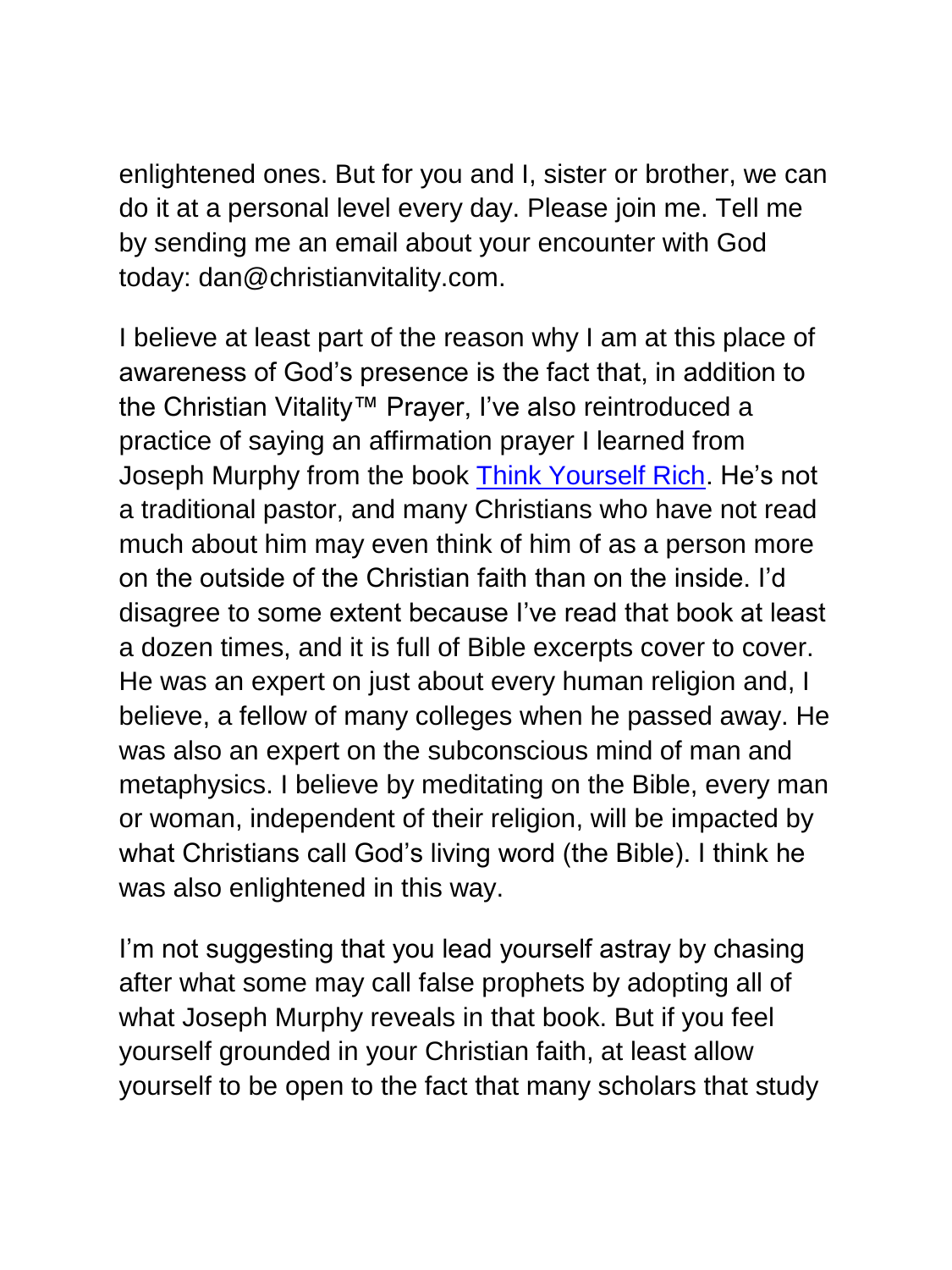the Bible for many, many years are impacted in a profound way, and what they share of what they learned has been touched by God through His living word.

That being said, I want to reveal to you a practice I've reintroduced into my life during the last several days that has had an immense impact on my life and brought me to where I am today. I've reintroduced a prayer/affirmation that Joseph Murphy taught me and am currently saying it throughout the day. He instructed that you say it first thing in the morning when you get up and then say it a few times right before you go to sleep. The reason for this is that your subconscious mind is more open to suggestion (proven by science and research) at those times, and you can essentially reprogram your brain. I've personally made it a prayer/affirmation and memorized it years ago. It goes like this:

"Right now, I am writing in my subconscious mind the idea of **God's** wealth. **God** is the source of **my** supply, and all my needs are met at every moment of time and point of space (circumstance). **God's** wealth flows freely, joyously, and ceaselessly into my experience and I thank **God** for His riches forever circulating into **my** life." – Joseph Murphy PH.D, D.D. from Think Yourself Rich (I emphasize the bold words when I say it.)

Through this practice of praying that affirmation every day morning and night (and even throughout the day)—I have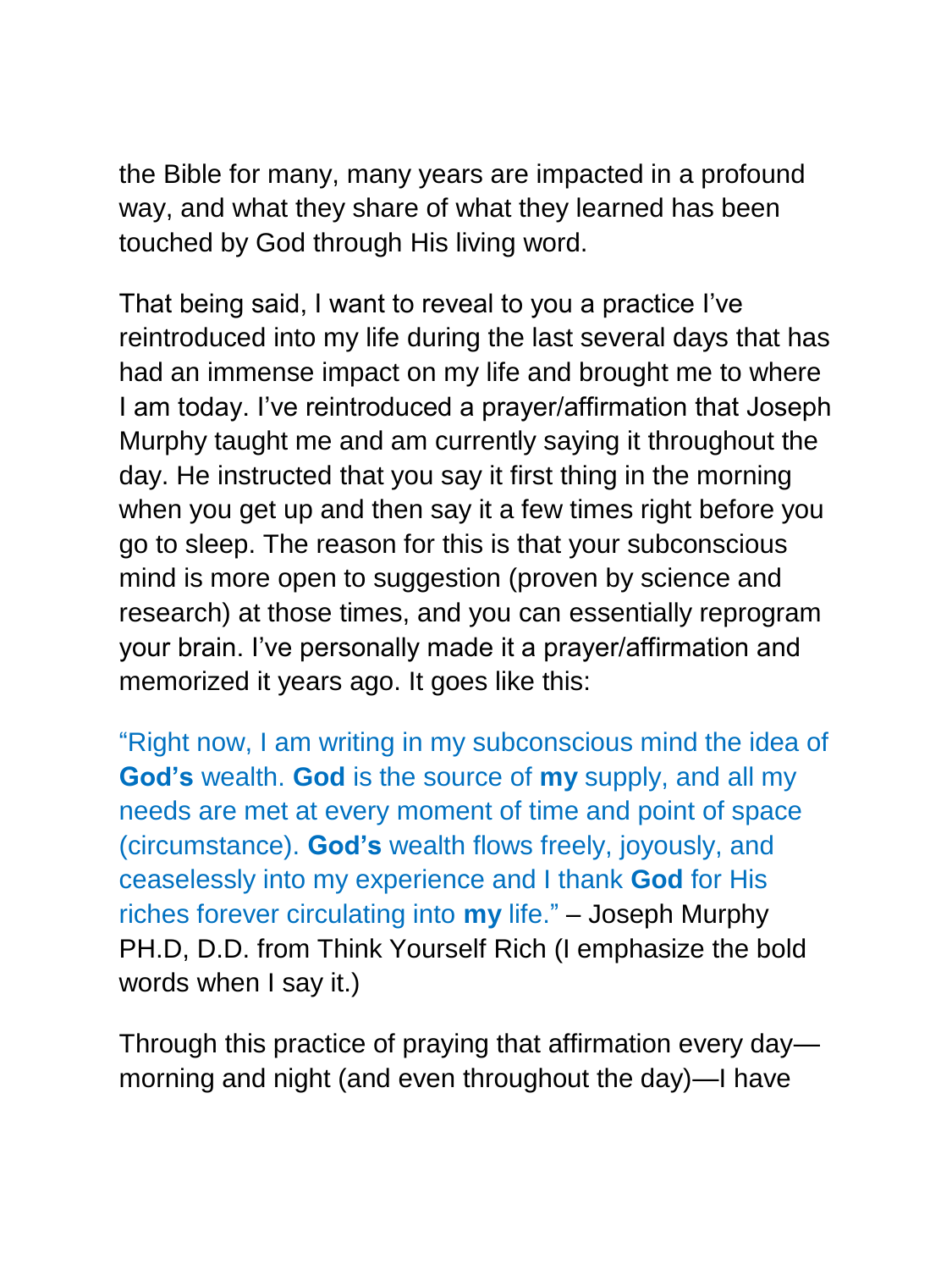reached a level of awareness, synchronicity, and oneness with God the Father. The Creator. The Sustainer of the Universe. I am so, so blessed and thankful.

So how do we encounter God EVERY day? Out of prayer and submission to him, I've been led (I believe divinely) to a practice that can be summarized with this acronym— SOAPP:

Synchronicity + Oneness + Awareness = (come from) Prayer + Power Pose

So, sister or brother, I challenge you today to integrate SOAPP into your life and watch your encounters with God come.

It is my sincere and genuine prayer that this message will be a blessing to you and your loved ones. May it allow God to use you in a bigger way in the circle of influence he's placed you in. In Jesus' Name, Amen!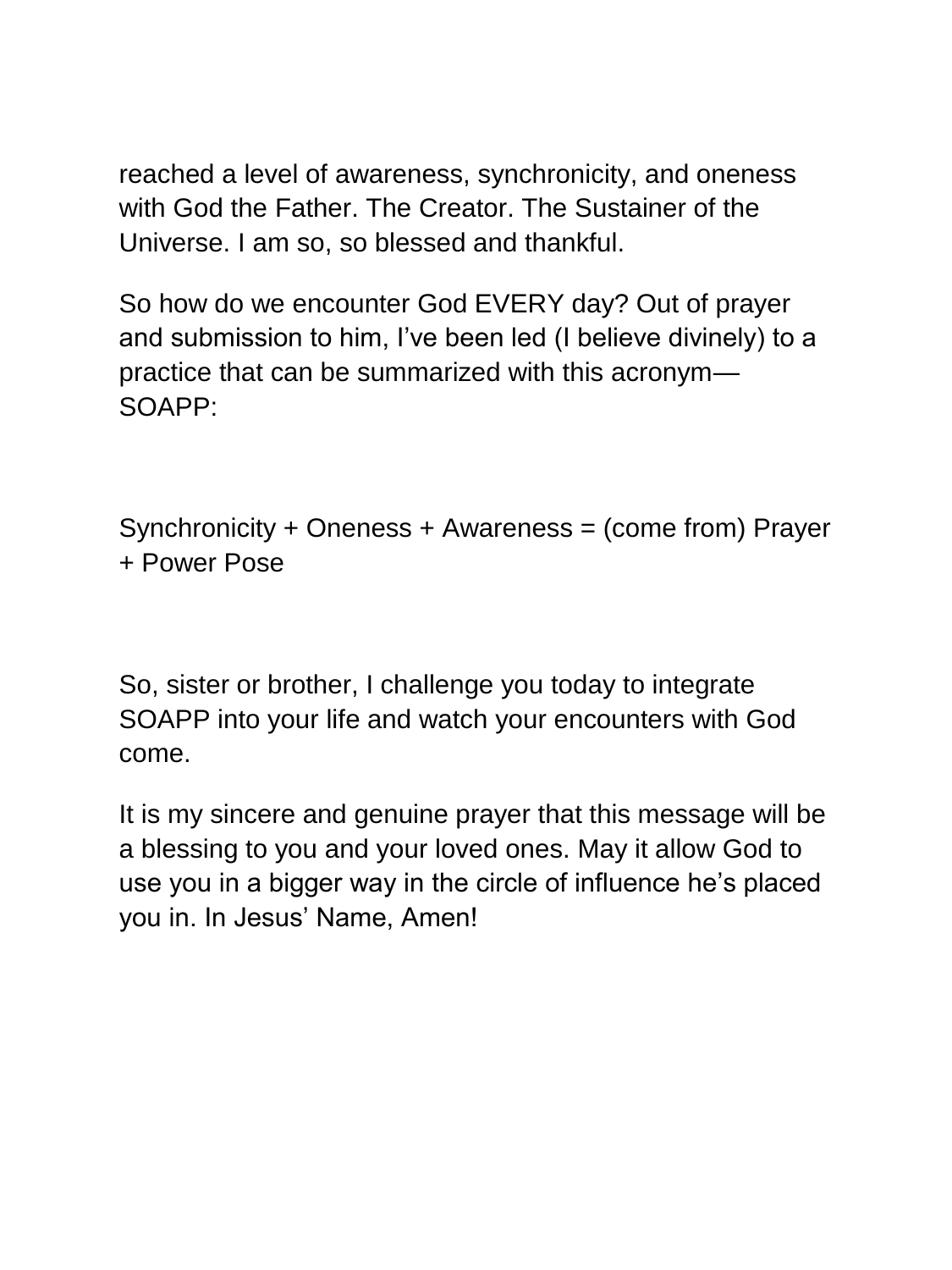### <span id="page-16-0"></span>CHAPTER 2. THE NEED FOR PRAYER

### YOUR SOUL'S THIRST TO BE A VITAL CHRISTIAN ON FIRE FOR GOD

I hope you come to realize now, like I did, that you've been thinking too small and limiting the amount of God's wealth and abundance that can and will enter your life.

You can now have a degree of clarity and focus that makes you feel attuned to what God's purposes for your life are. This will allow you to operate in a place where you are truly and genuinely 100% you and 100% present in the moment while being the person who God wants you to be and allowing yourself to be used by him to change the world we live in.

You can and will (if you follow the advice in this book) start to feel like you are on fire, in a permanent state of "flow," like you've been possessed by God and just need to step out of His way and let Him do absolutely amazing things—things you could never do yourself—and start fulfilling a dream so big for your life that only God Himself can make it happen.

You will be your only limitation if you get in the way of what He has planned by letting your "self" or your ego get in the way. I want you to commit to God to never again allow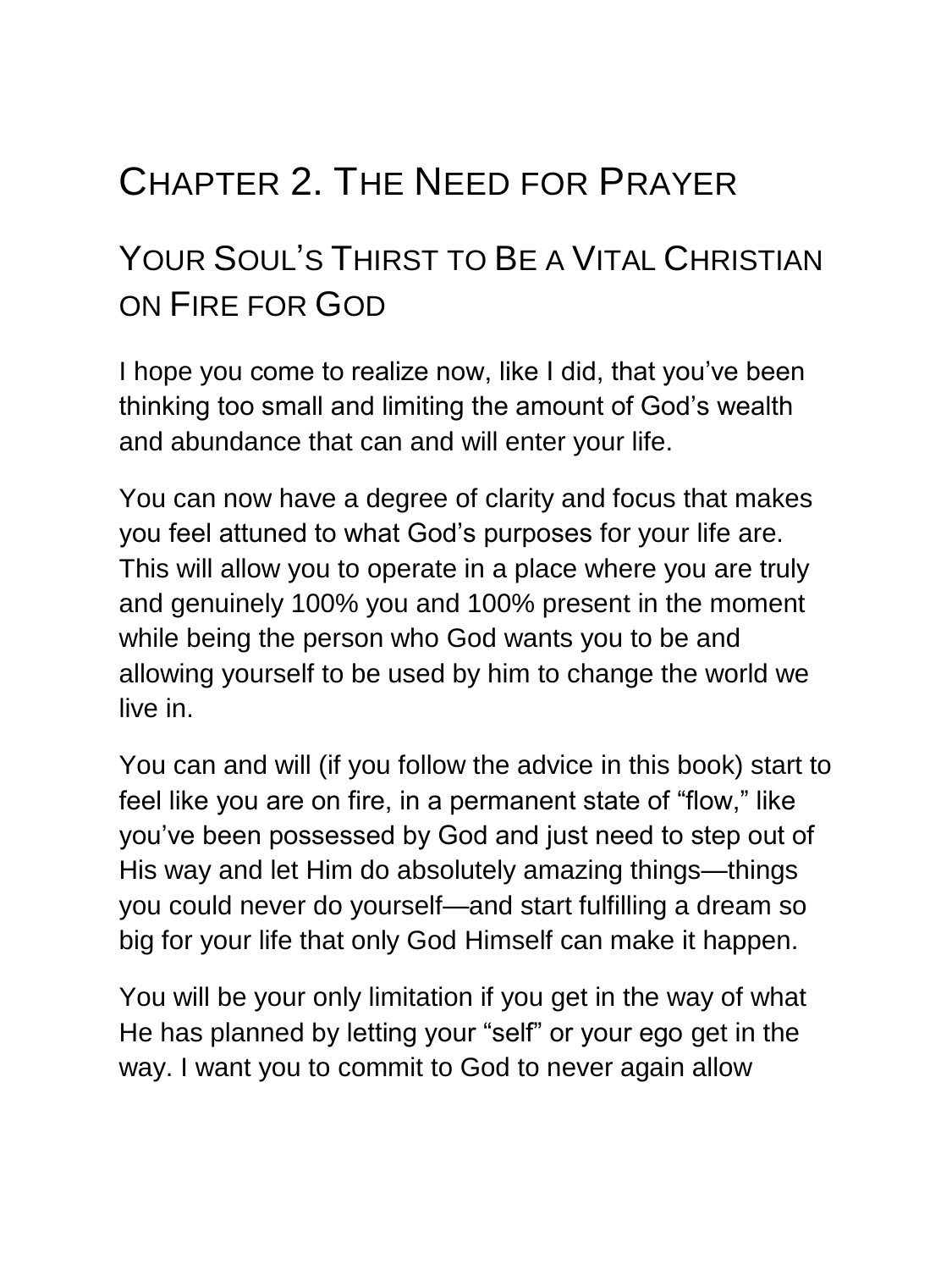yourself to operate at the ground level of life; instead, you will only operate in a place where you are flying high in the clouds on God's coattails and having a significant impact on humanity by being 100% present at all times and 100% surrendered to the fact that God is your source and supply and guides you in all your steps, if you'll let Him. That is what living a Vital Christian's Life is all about…living with Christian Vitality™.

Imagine what your life will be like when you've reached that level of awareness, synchronicity, and oneness with God the Father, when you truly feel in-step with God, the Creator, the Sustainer of the whole universe. Having a powerful, empowering daily encounter with God and being flooded with a feeling of being blessed. Having confidence that God is laying out the steps you need to take on a daily basis…literally directing your path. It's a place of freedom to be 100% you while God is 100% in charge. The level of gratitude you'll feel will be overwhelming.

I think every believer wants to be that close to God, and if they had even a small taste of it, they would never want anything else.

The secret to having these powerful experiences is what this book is all about—laying out the foundation in prayer and affirmation so that you, too, can obtain this and become the empowered believer God wants you to be. The believer that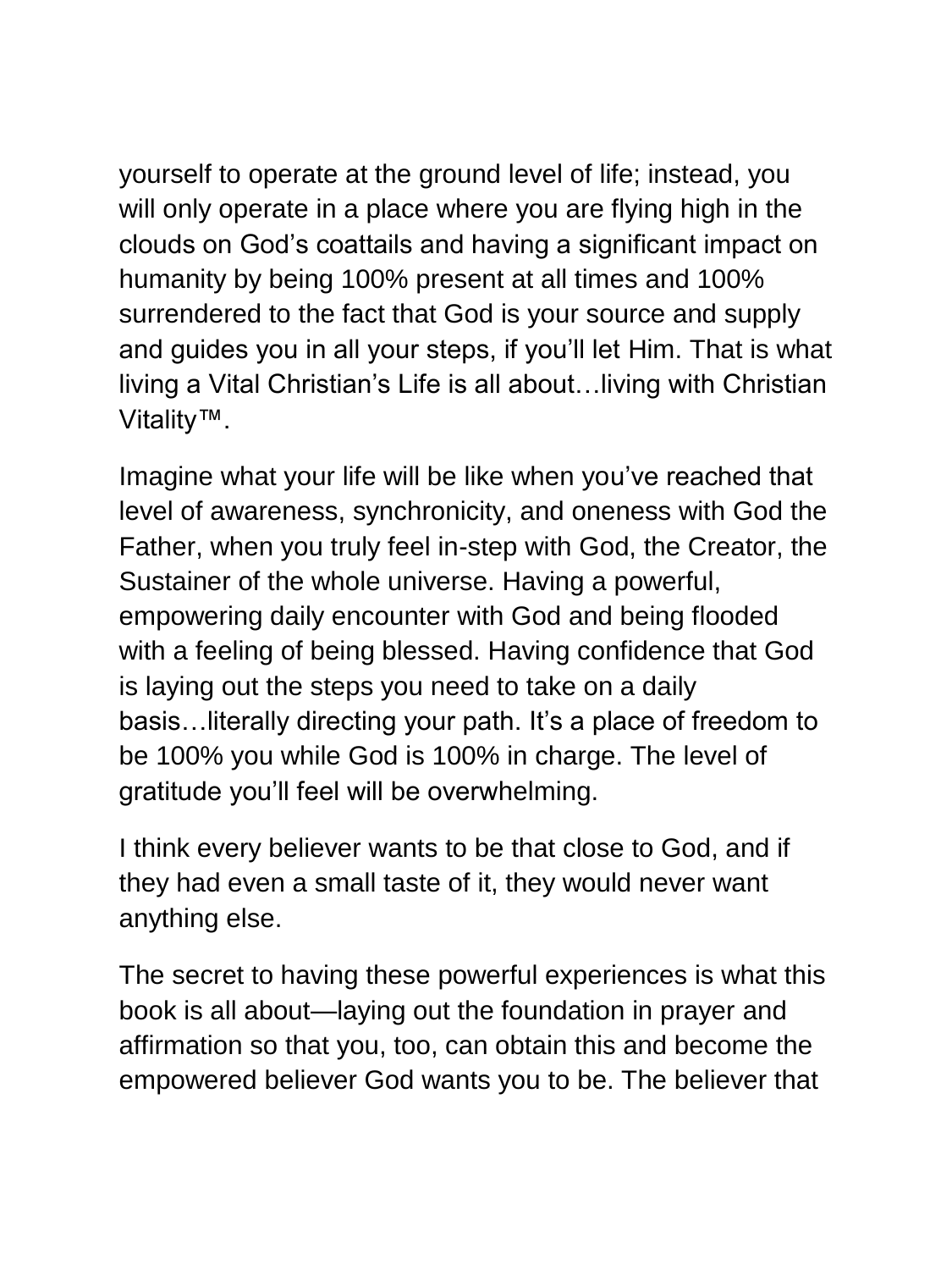deep-down in your soul you thirst to become…that you need to become.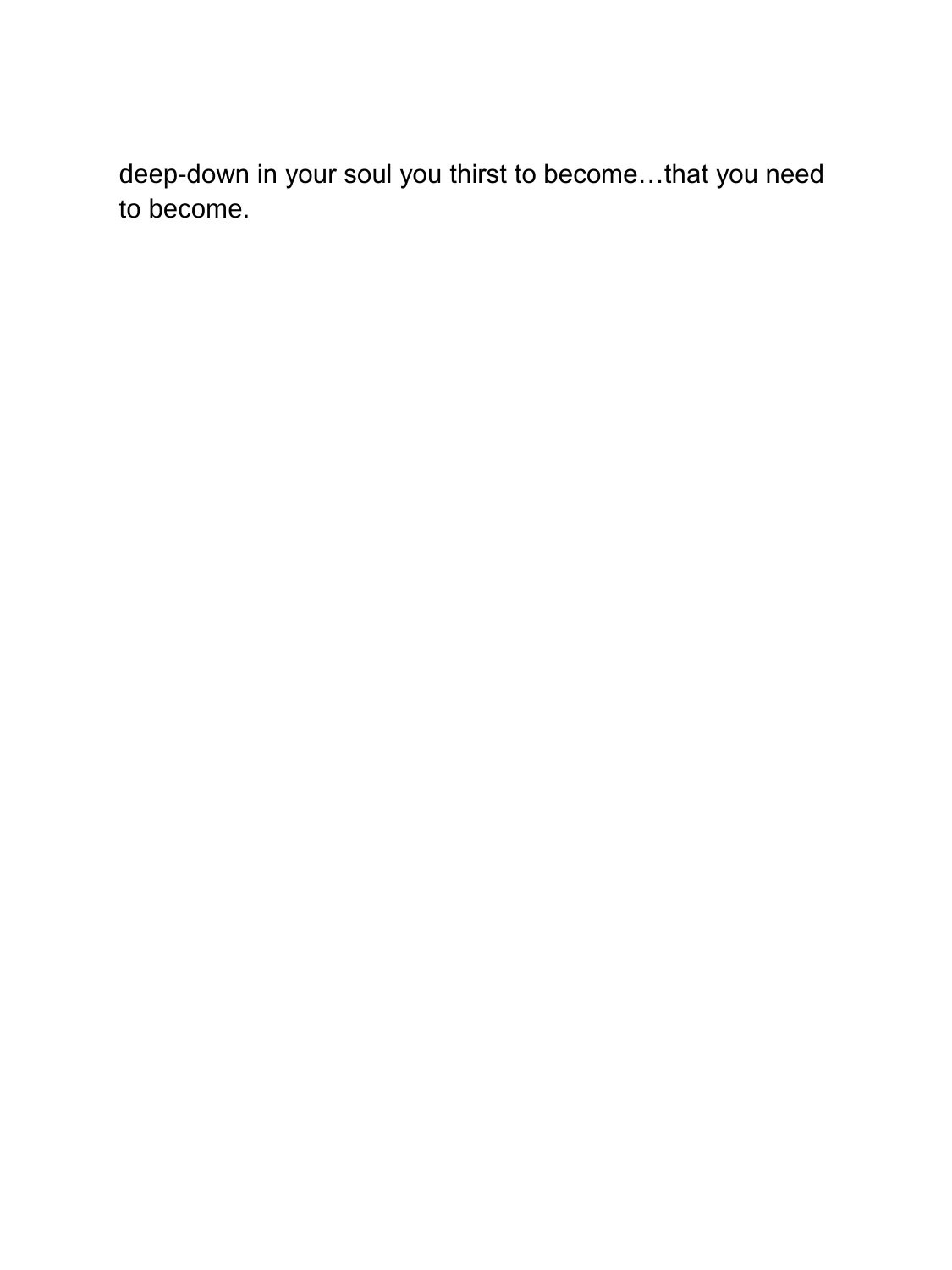### THE NEED FOR REGULAR PRAYER AND THE CHALLENGES CHRISTIANS FACE TODAY

According to a Pew Research Study in 2013, 55% of Americans say they pray every day. Twenty-three percent said they pray weekly or monthly, and 21% said they pray seldom or never. The stats historically have been typically higher for those that consider themselves born-again, but I theorize that with the digital age and the proliferation of mobile devices and distractions that inherently come with them, the trend is on the decline.

Recently, I read a statistic that the average mobileconnected American is interrupted on an average about every 11 seconds with some form of communication. With all this outside communication, it's no wonder there's less communication going on with the most important person in our lives (God). Most Christians today would agree that there is a need for scheduled (and secluded), consistent prayer (communication) with God.

Most Christians would recognize what many call the Lord's Prayer, found in Matthew 6:5–15. The fact of the matter is that most seminaries label it as the Disciples Example for Prayer. The Lord Jesus laid out the perfect example for us all to follow. Most seminaries would say the actual Lord's Prayer is actually John 17. Anecdotal I know, but the main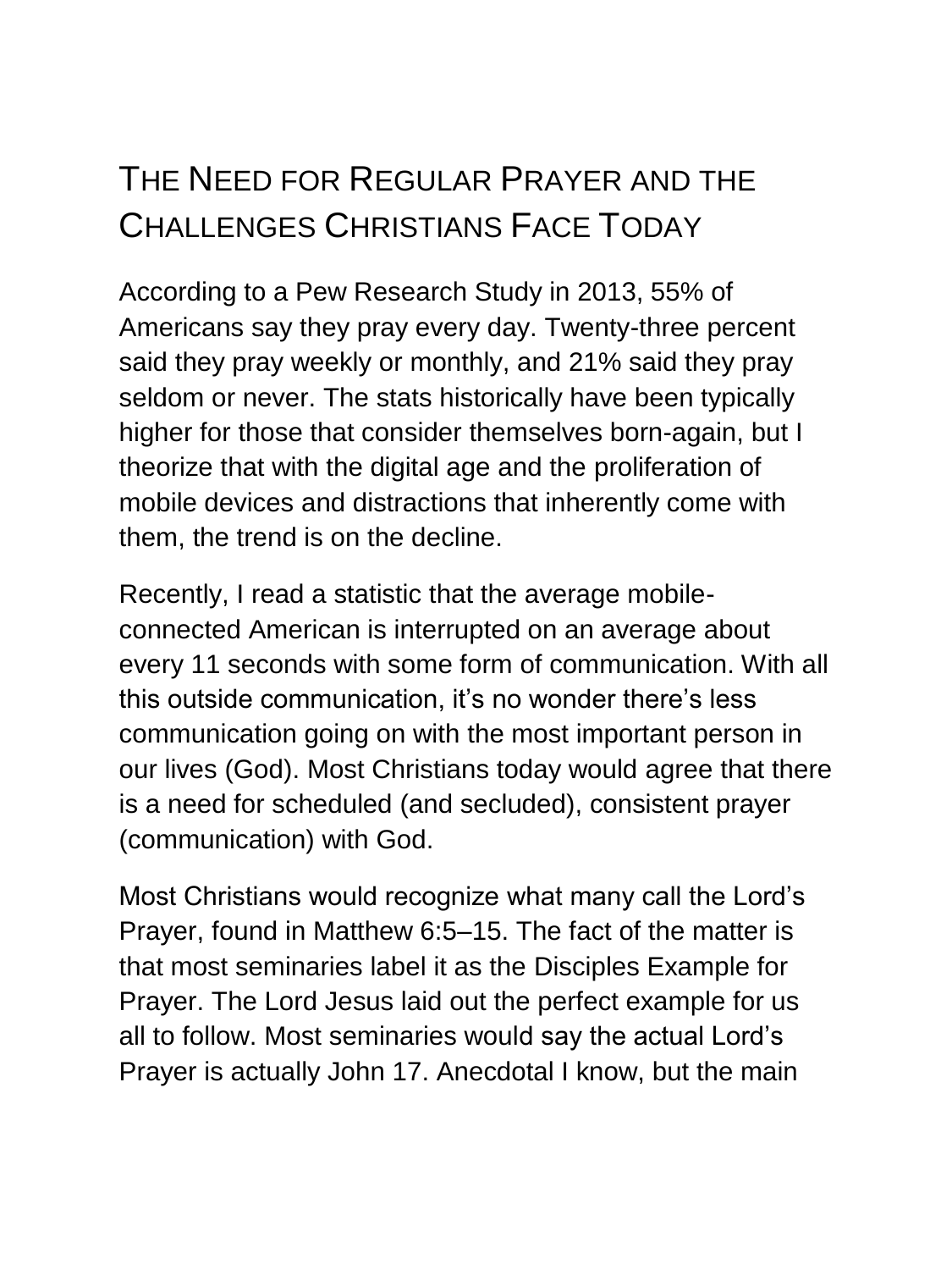point is that Jesus laid out the perfect example for us on how to pray, and the Christian Vitality™ Prayer also follows this model.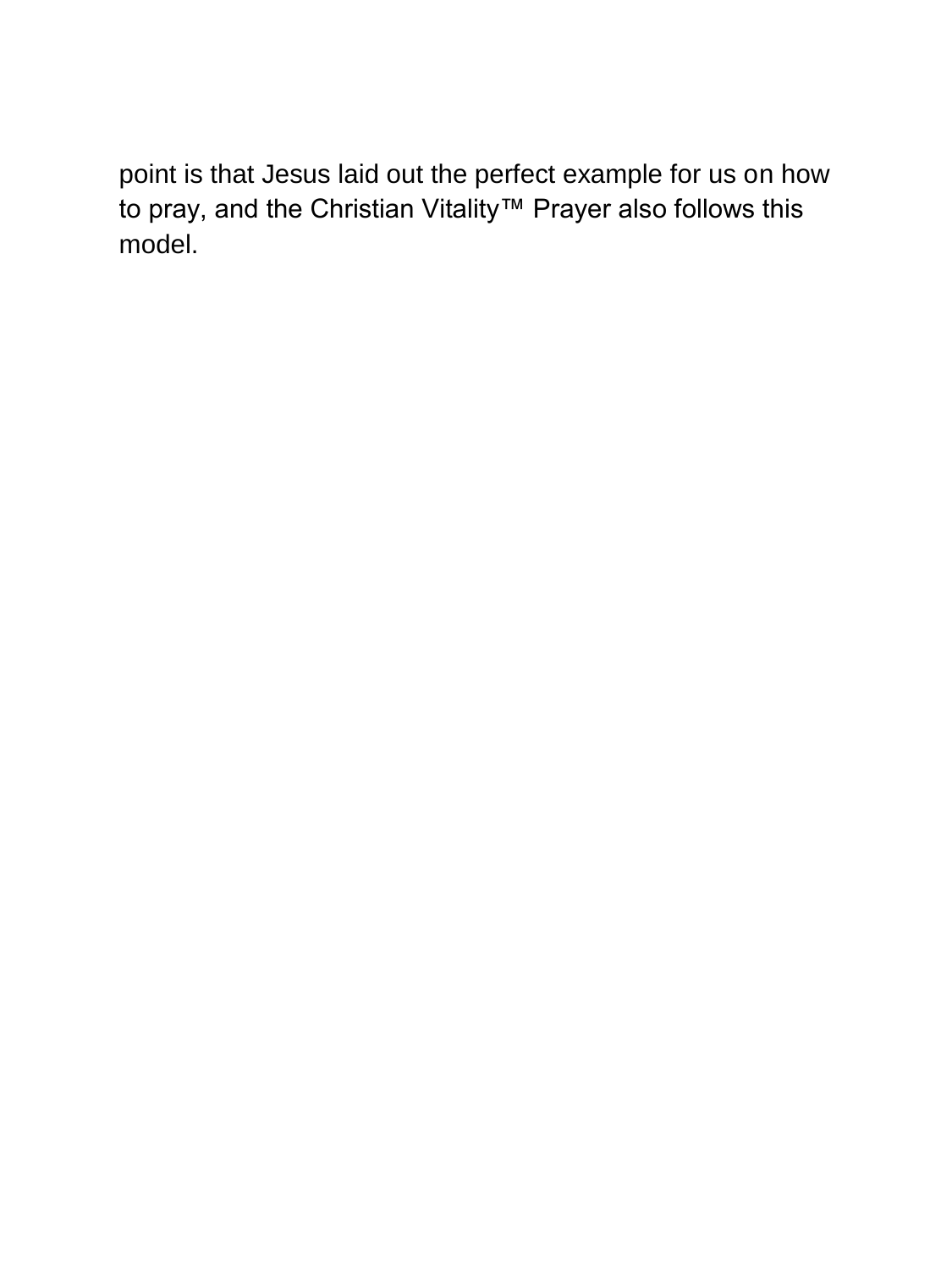### THE NEED TO KNOW HOW TO PRAY

When I was leading a small group of men and women through a study on prayer, it seemed that the way bornagain Christians pray varies in two ways for the most part.

The first is a constant, throughout-the-day acknowledgment of God through communication, such as: "Thank you, God, for my kids," "Thank you, God, for this great parking spot," "Lord, help me get through this," and many others like that. That's awesome. We should have a constant level of communication with our best friend.

The second type of prayer is one that is a regular, focused, and dedicated time of prayer. This is the one that most of them said they do not do often, if at all. Reasons for not doing so varied, but mainly it was that they got out of the habit and have allowed the other priorities and interruptions of life to take over.

The Christian Vitality™ Prayer is a simple-to-apply solution to this part of your prayer life. The book/program (audios & videos) make it easier to integrate it into your life and should remove many of the obstacles that might hold you back.

I will make the case later in this book for you, but I am confident that when you finish this book, you will be inspired,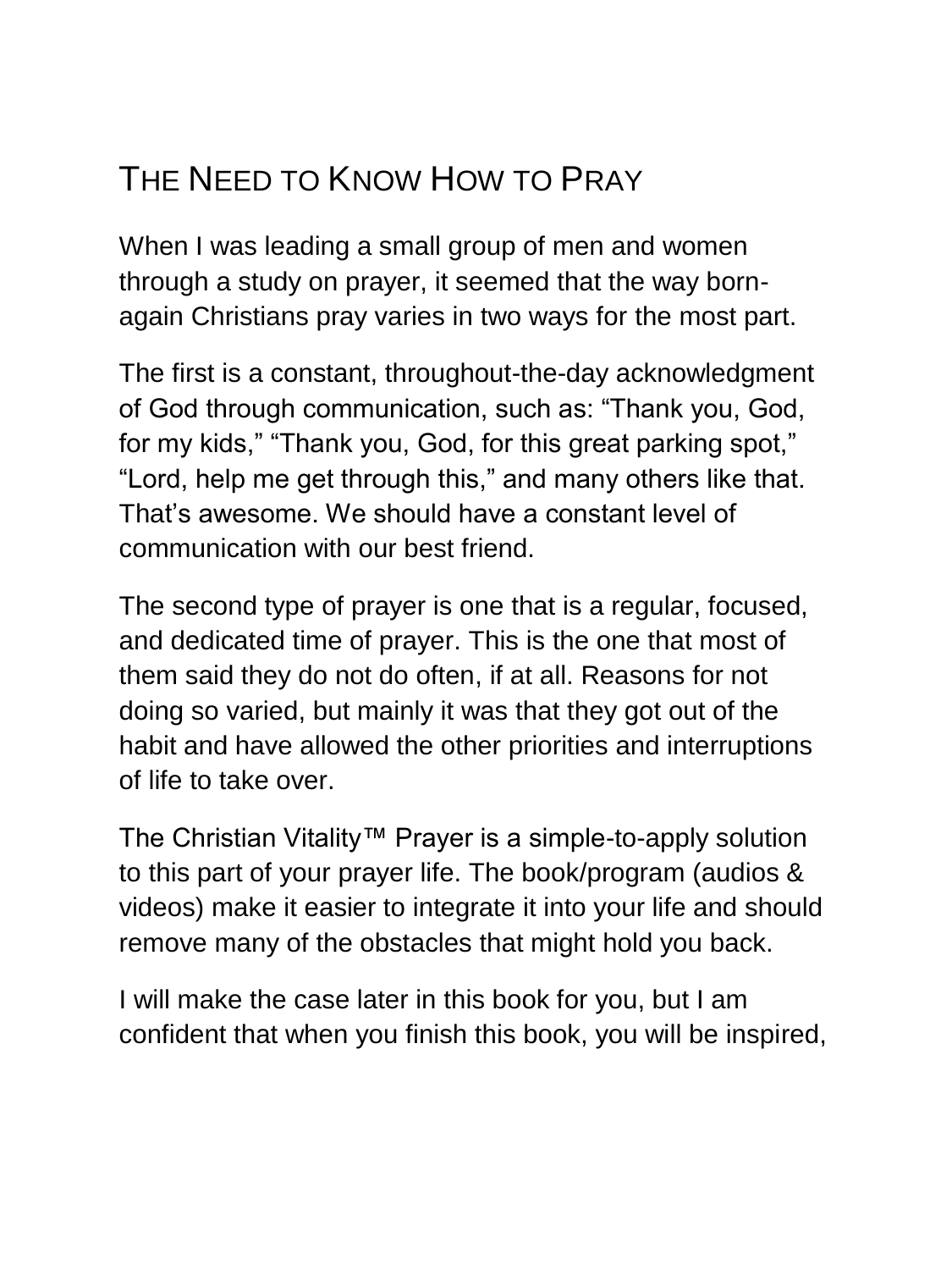motivated, equipped, and empowered to make this part of your daily life.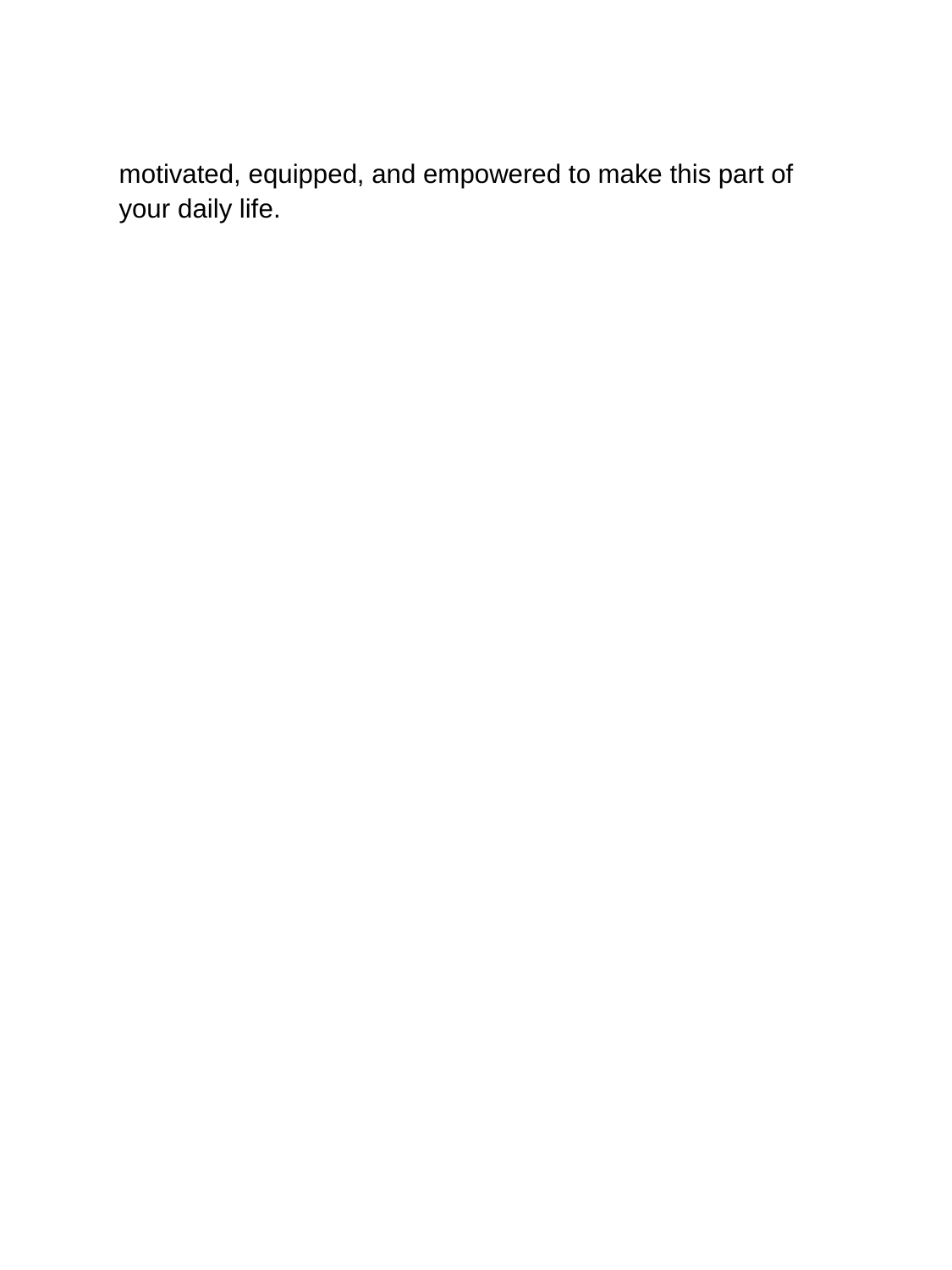### THE NEED TO KNOW WHAT TO PRAY

After you've been equipped with the Christian Vitality™ Prayer (in Chapter 5), you'll have a great template as to what, how, and when to pray. I will then encourage you to customize and personalize the prayer to fit your individual needs and walk with Christ, but the prayer as it stands covers most of your bases and are described in the following scriptures.

These are several scriptures that I'd like to highlight for you to help you know what we are to pray about. By no means are they all inclusive, but I think you'll find they are a great representative of what we should pray about.

Let us then with confidence draw near to the throne of grace, that we may receive mercy and find grace to help in time of need. Hebrews 4:16 (ESV)

Pray to receive mercy and find grace to help you in time of need, grace being God's "unmerited favor" in your circumstances. He is faithful and will provide.

And so, from the day we heard, we have not ceased to pray for you, asking that you may be filled with the knowledge of his will in all spiritual wisdom and understanding, so as to walk in a manner worthy of the Lord, fully pleasing to him, bearing fruit in every good work and increasing in the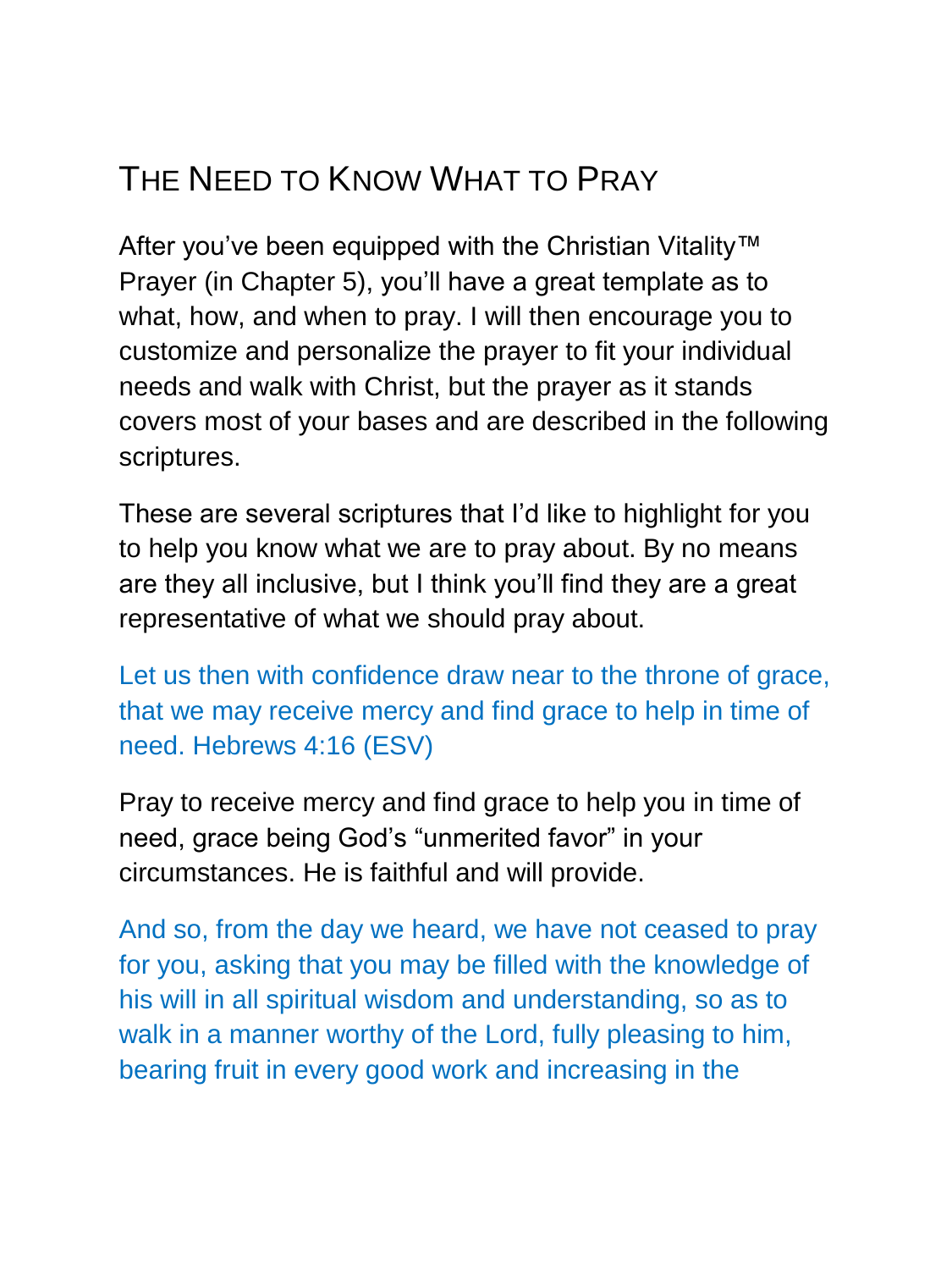knowledge of God. May you be strengthened with all power, according to his glorious might, for all endurance and patience with joy, giving thanks[a] to the Father, who has qualified you[b] to share in the inheritance of the saints in light. Colossians 1:9–12 (ESV)

Pray that you may be filled with the knowledge of His perfect will for your life. In doing so, the promise is that your life will be pleasing to the Lord, will bear fruit, and will increase in the level you know God. Pray also that you may be filled with His power to increase your endurance, patience, and joy. Do so in a manner that is filled with thanks and gratitude, which will lead you to your share of the inheritance of the saints of light.

Trust in Him at all times, O people;

pour out your heart before Him;

God is a refuge for us. Selah Psalm 62:8 (ESV)

But Hannah answered, "No, my lord, I am a woman troubled in spirit. I have drunk neither wine nor strong drink, but I have been pouring out my soul before the Lord. 1 Samuel 1:15 (ESV)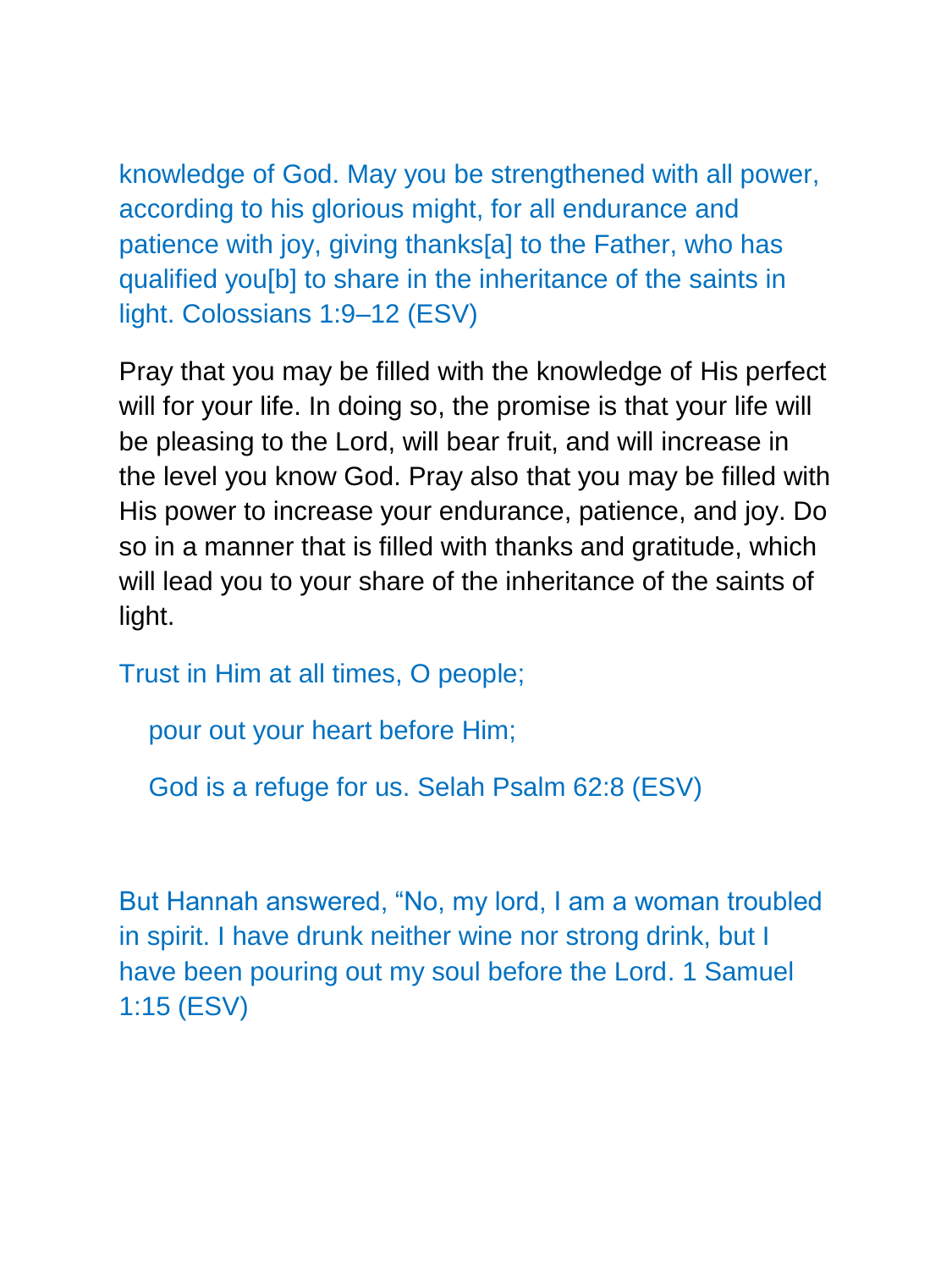Pour out your heart and soul. This is your loving Father you are dealing with, who is interested in every detail of your life. Lay down everything than is a burden to your heart and soul.

Open my eyes, that I may behold

wondrous things out of your law.

Give me understanding, that I may keep your law

 and observe it with my whole heart. Psalm 119:18, 34 (ESV)

Pray that God would open your eyes to the opportunities He's provided for you that would bring glory to His Son Jesus and that He would also open your eyes to His perfect will for your life. Pray that He would not only open them, but also give you the understanding needed to help them come to fruition in your life through His word, the Bible.

For this reason I bow my knees before the Father, from whom every family in heaven and on earth is named, that according to the riches of His glory He may grant you to be strengthened with power through His Spirit in your inner being, so that Christ may dwell in your hearts through faith that you, being rooted and grounded in love, may have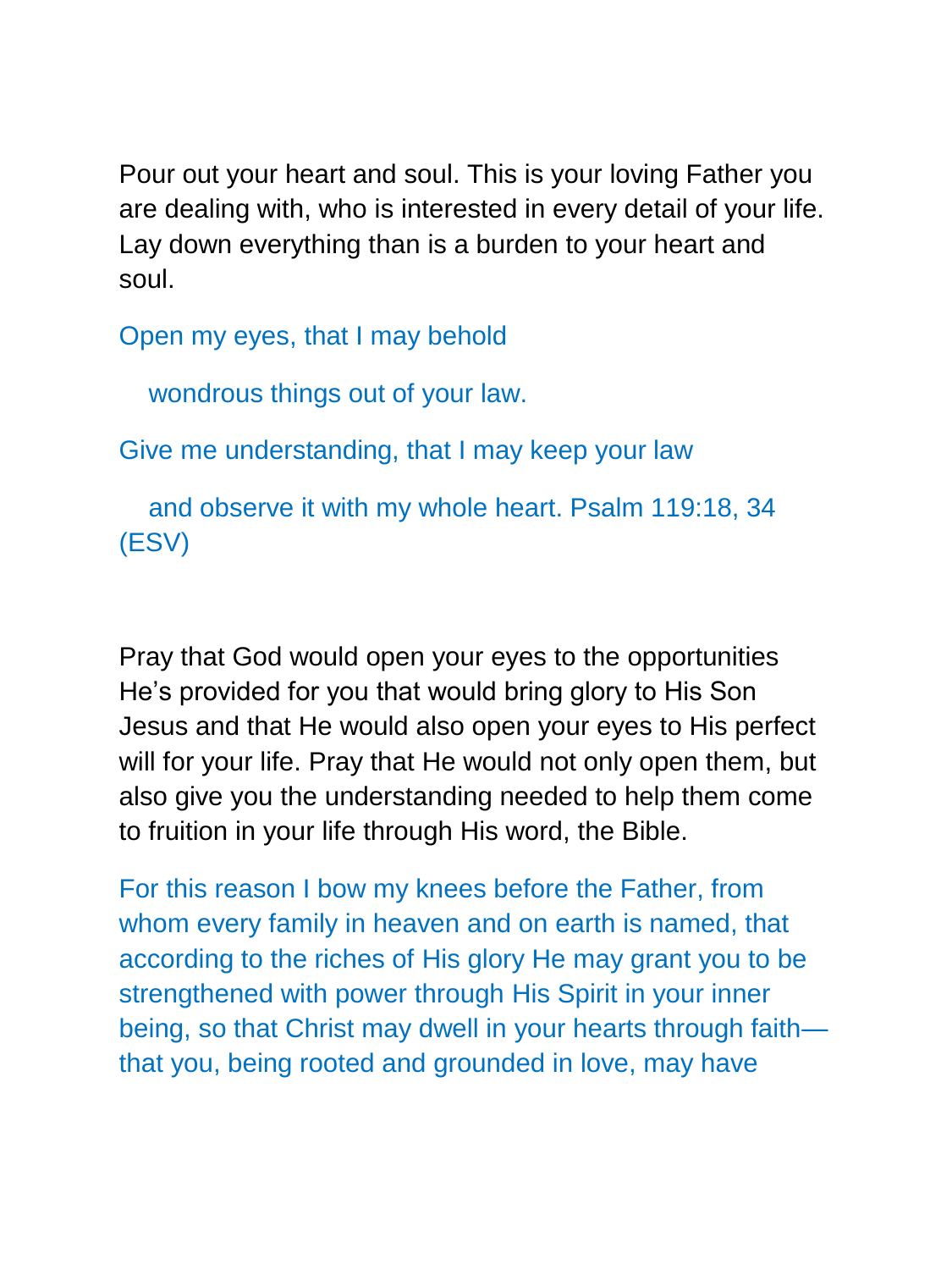strength to comprehend with all the saints what is the breadth and length and height and depth, and to know the love of Christ that surpasses knowledge, that you may be filled with all the fullness of God. Ephesians 3:14–19 (ESV)

Pray for spiritual strength according to His riches in glory with the power of the Holy Spirit so that Christ may dwell in your heart through faith: that you would become rooted and grounded in the love of Jesus; that you would retain focus and gain strength with the Holy Spirit and overcome all obstacles standing in your way to fulfilling God's will for your life; that you would comprehend like the saints before us God's all-encompassing love for you through Christ that surpasses knowledge; and that you would be filled with all the fullness of God, lacking nothing.

Therefore, confess your sins to one another and pray for one another, that you may be healed. The prayer of a righteous person has great power as it is working. James 5:16 (ESV)

Last, but definitely not least, confess your sins to one another and pray for one another that you may be healed. Share your struggles and missteps with God in the moment. Receive His forgiveness in the moment, but finish the healing process by sharing them with your family in Christ. When I think of healing, I think of revival, which is a revitalization and strengthening for you. You can experience a continuous revival in all areas of your life through prayer.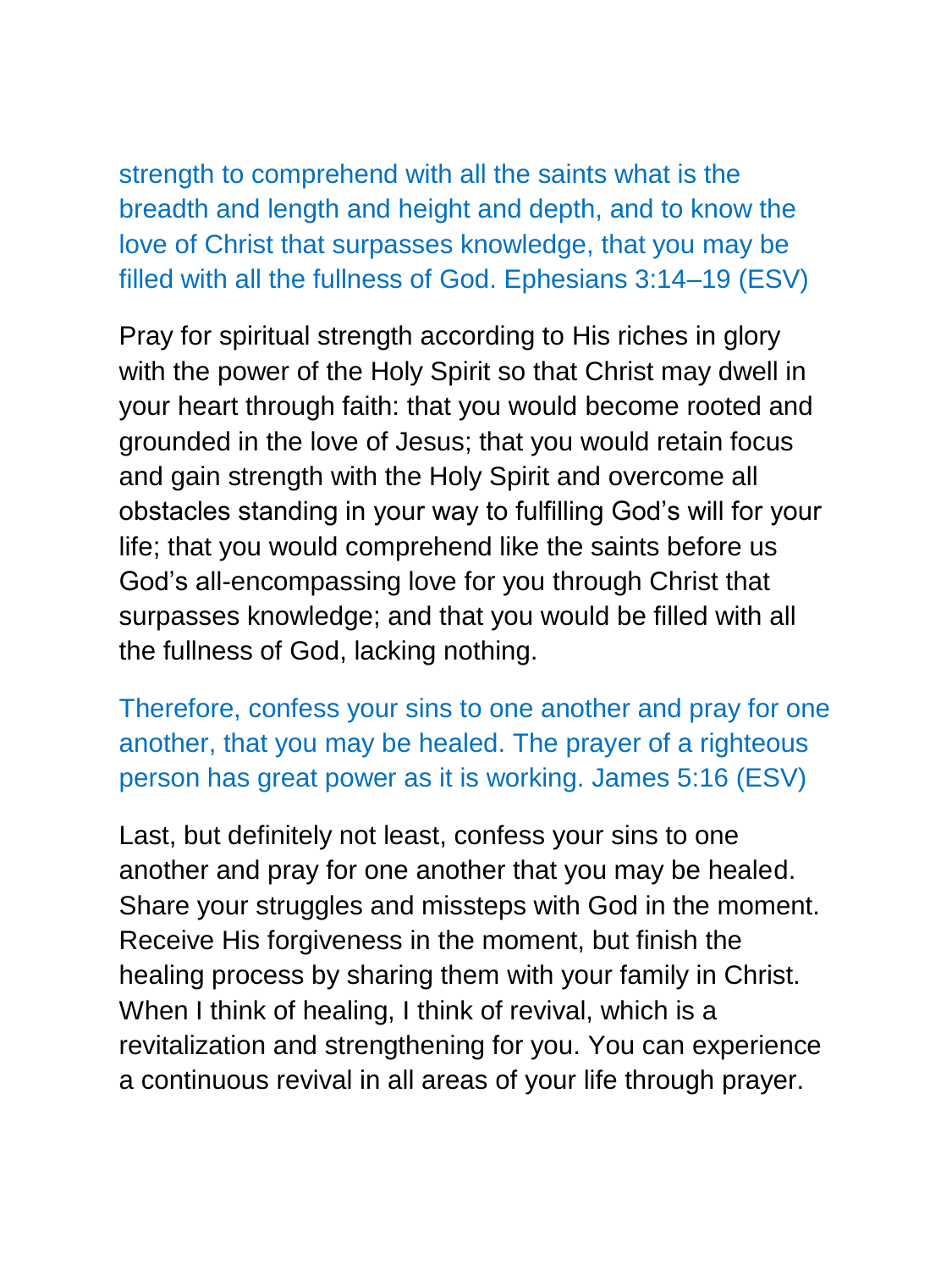Pray without ceasing is what we are to do, and in doing so, the revival we experience will also never cease until we go home to Heaven.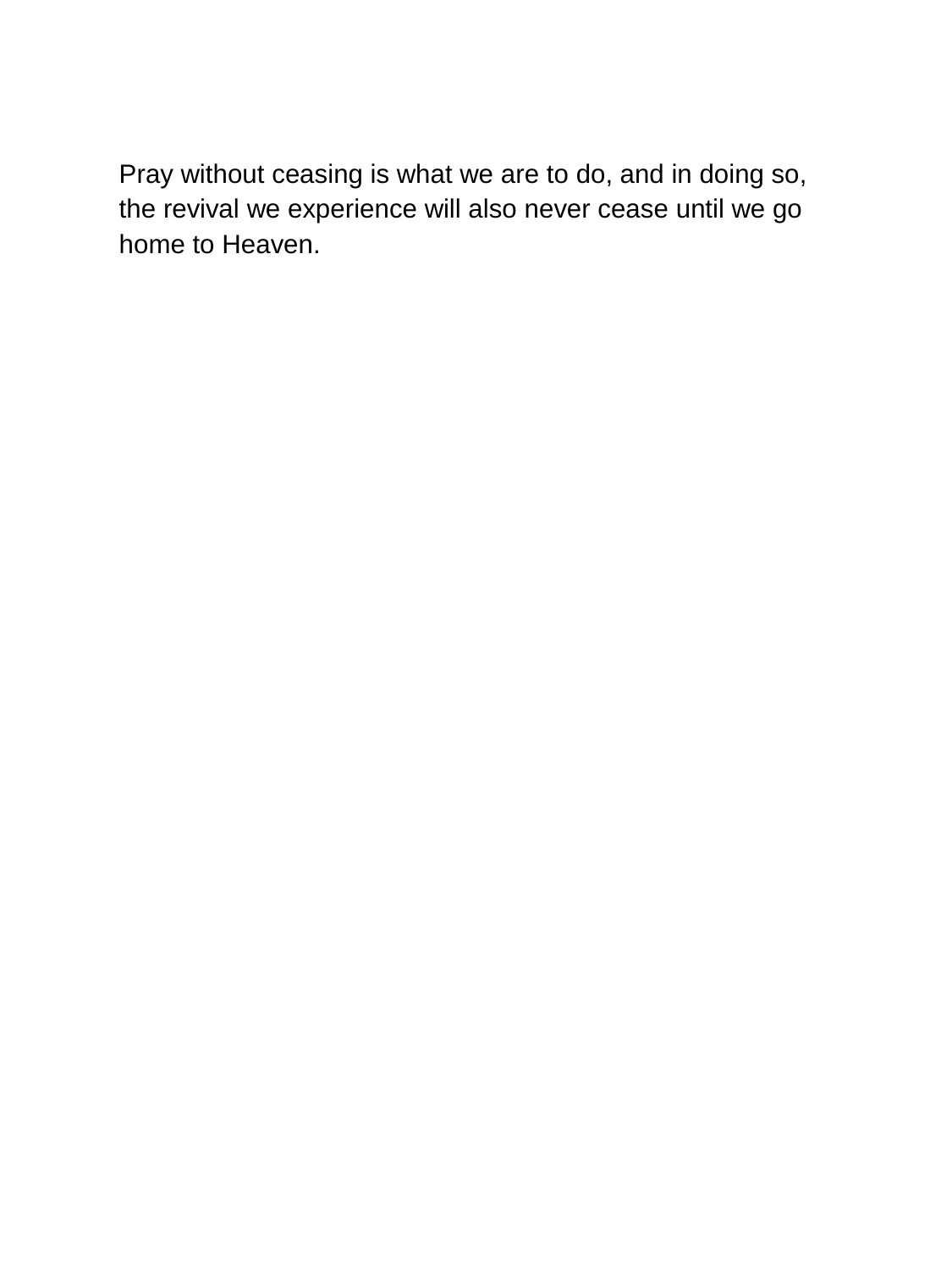#### <span id="page-28-0"></span>About The Author



Pastor Dan Matejsek is the founder and President of Christian Vitality LLC, an international organization dedicated to foster revival in the lives of Christians Worldwide through teaching, inspiring, and empowering believers with the practical application of Modern Science & Biblical Wisdom. He lives in Scottsdale, AZ with his wife Diana and five children.

Find out more at *christianvitality.com/about-us/*